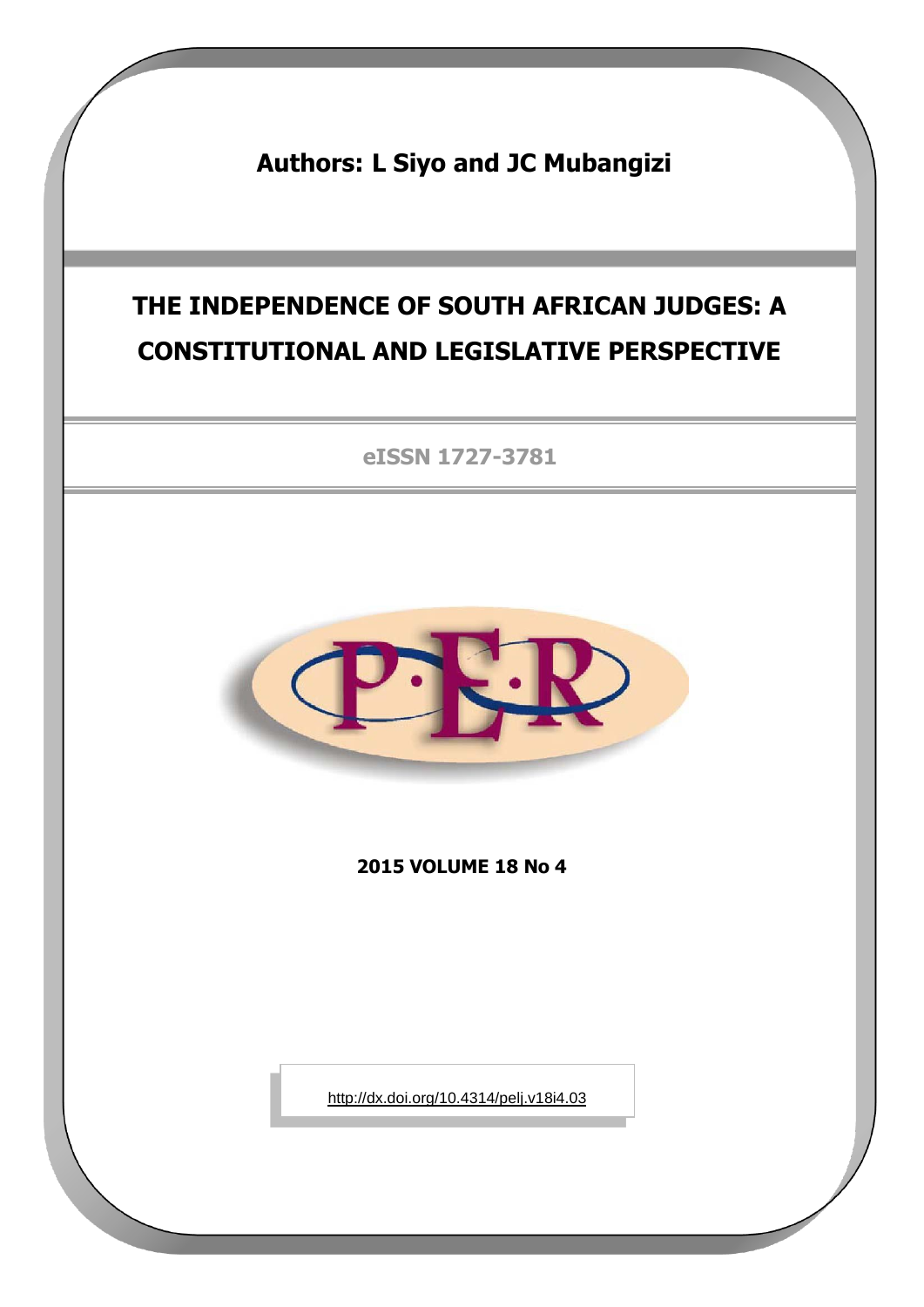# **THE INDEPENDENCE OF SOUTH AFRICAN JUDGES: A CONSTITUTIONAL AND LEGISLATIVE PERSPECTIVE**

**L Siyo JC Mubangizi**

## **1 Introduction**

-

The principle of judicial independence is fundamental to democracy. As a result, it features quite prominently in many international legal instruments. $<sup>1</sup>$  It is also protected</sup> and guaranteed by the South African *Constitution*<sup>2</sup> and pertinent statutes. Addressing the Cape Law Society a few weeks before his death, the former Chief Justice of the Republic of South Africa, Arthur Chaskalson, had this to say:

Judicial independence is a requirement demanded by the Constitution, not in the personal interests of the judiciary, but in the public interest, for without that protection judges may not be, or be seen by the public to be, able to perform their duties without fear or favour. $3$ 

Conceptually, judicial independence has been defined in various ways.<sup>4</sup> Admittedly, the principle is very extensive and complex and this creates enormous definitional difficulties.<sup>5</sup> However, the common thread that runs through the various definitions is that judicial independence exists at two levels: firstly, at an individual level – the ability of a judge to impartially and independently apply his or her mind to a matter without

<sup>5</sup> Shetreet "Judicial Independence" 591.

Lunga Siyo. LLB LLM. Counsel, Constitutional Litigation Unit, Legal Resources Centre, Member of the Johannesburg Bar. E-mail: lunga@siyo.co.za. This contribution stems from the authors LLM dissertation entitled 'Judicial Independence in South Africa: A Constitutional Perspective'.

<sup>\*\*</sup> John Cantius Mubangizi. LLB LLM LLD. Deputy Vice-Chancellor and Head of the College of Law and Management Studies, University of KwaZulu-Natal, South Africa. Email: mubangizij@ukzn.ac.za. An earlier version of this paper was presented at a conference on "Twenty Years of South African Constitutionalism: Constitutional Rights, Judicial Independence and the Transition to Democracy" at New York Law School, 14-16 November 2014.

<sup>&</sup>lt;sup>1</sup> See, for example, s 10 of the *Universal Declaration of Human Rights* (1948); s 14 of the International Convention on Civil and Political Rights (1966); a 6(1) of the European Convention on Human Rights (1950); a 25(1) of the American Convention on Human Rights (1969); and a 26 of the African Charter on Human and Peoples Rights (1981).

<sup>&</sup>lt;sup>2</sup> The Constitution of the Republic of South Africa, 1996.

<sup>&</sup>lt;sup>3</sup> See De Vos 2014 http://constitutionallyspeaking.co.za/category/criticism-of-courts/.<br><sup>4</sup> See for example Landes and Pesper 1975, *1.1 aw Econ* 875-001; Shetreet "Judicial In

See for example Landes and Posner 1975 J Law Econ 875-901; Shetreet "Judicial Independence" 590-681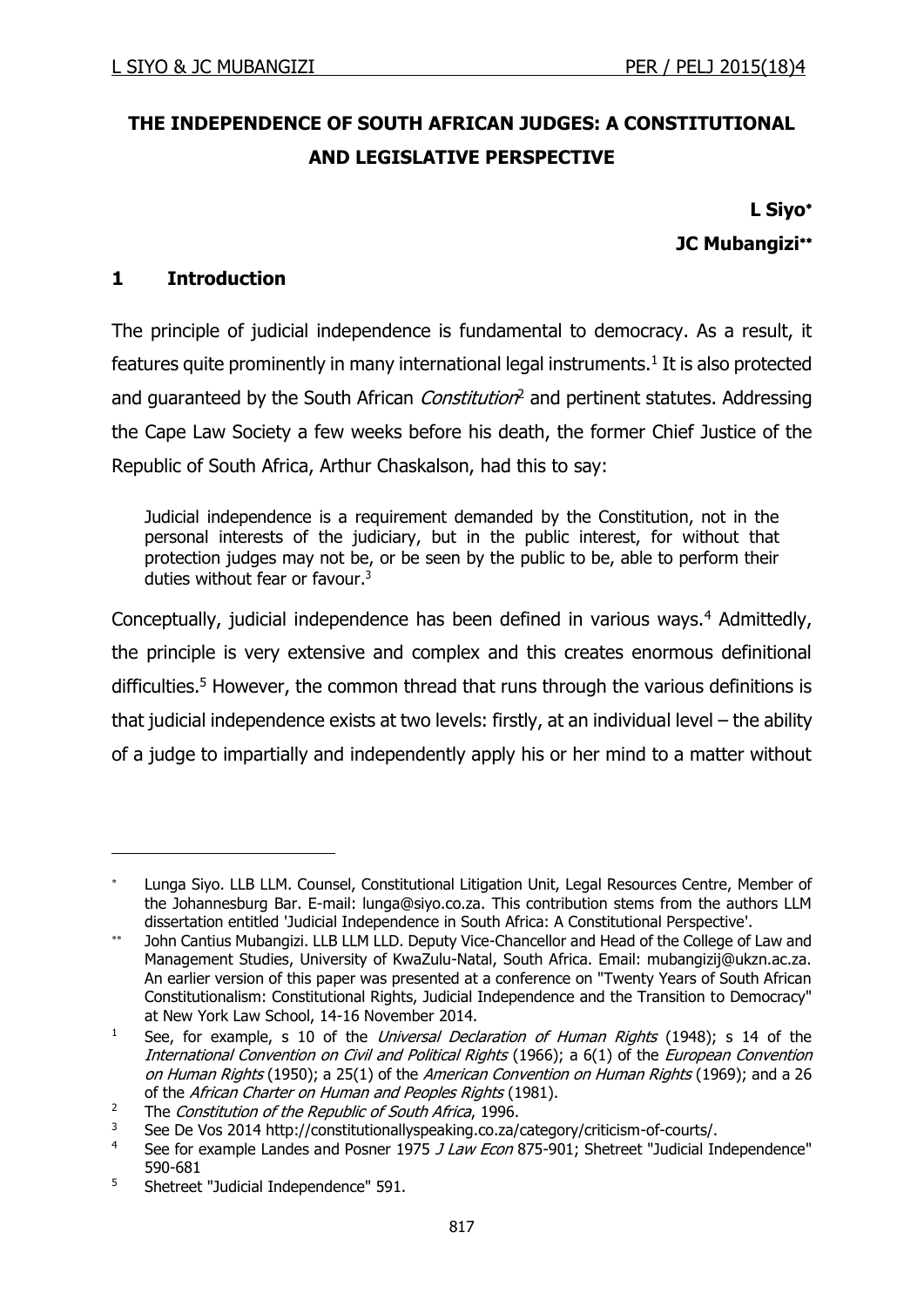undue influence; and secondly, at an institutional level – the ability of the judiciary to control the administration and appointment of court staff.

Considering whether judicial protection is sufficient in the South African context is the task of this article. In making that determination, we begin from the premise that judicial independence entails the ability of a judge to make a decision without undue influence and interference from internal and external forces.<sup>6</sup> Moreover, the judge must have security of tenure and financial security in order to guard against bribery and related interference and corrupt conduct.<sup>7</sup> Furthermore, the judiciary must manage its own administrative functions and activities. In essence, a judiciary that does not have individual or personal and institutional or functional independence falls short of the core requirements of judicial independence.

Although judicial independence exists at a personal/individual and functional/institutional level, from a conceptual perspective this article deals with the personal or individual independence of judicial officers. This is against the backdrop of an extensive literature that deals with judicial independence generally.<sup>8</sup> The question addressed is whether the existing legislative mechanisms in South Africa sufficiently protect the impartiality of the bench and insulate judges from improper influence in their adjudicatory tasks, consistently with section 165(4) of the *Constitution*. This section prescribes that organs of state  $-$  through legislative and other measures – must assist and protect the courts in order to ensure their independence, impartiality, dignity, accessibility and effectiveness. This is of course supported by and in the context of sections 165(2) and 165(3), which also pertain to judicial authority and state that the courts are independent and subject only to the Constitution and the law, which they must apply impartially and without fear, favour or prejudice; and that no person or state organ may interfere with the functioning of the courts. These sections are especially relevant considering the criticism of the judiciary by government, which is discussed later in the paper.

<sup>6</sup> In terms of s 165(3) of the Constitution.

<sup>&</sup>lt;sup>7</sup> The terms of office and remuneration of judges are provided for under s 176 of the *Constitution*.

See, for example, Devenish 2003 THRHR; Budlender 2005 SAJHR; IBA Beyond Polokwane; Mnyongani 2011 Speculum Juris; Malan 2014 PER.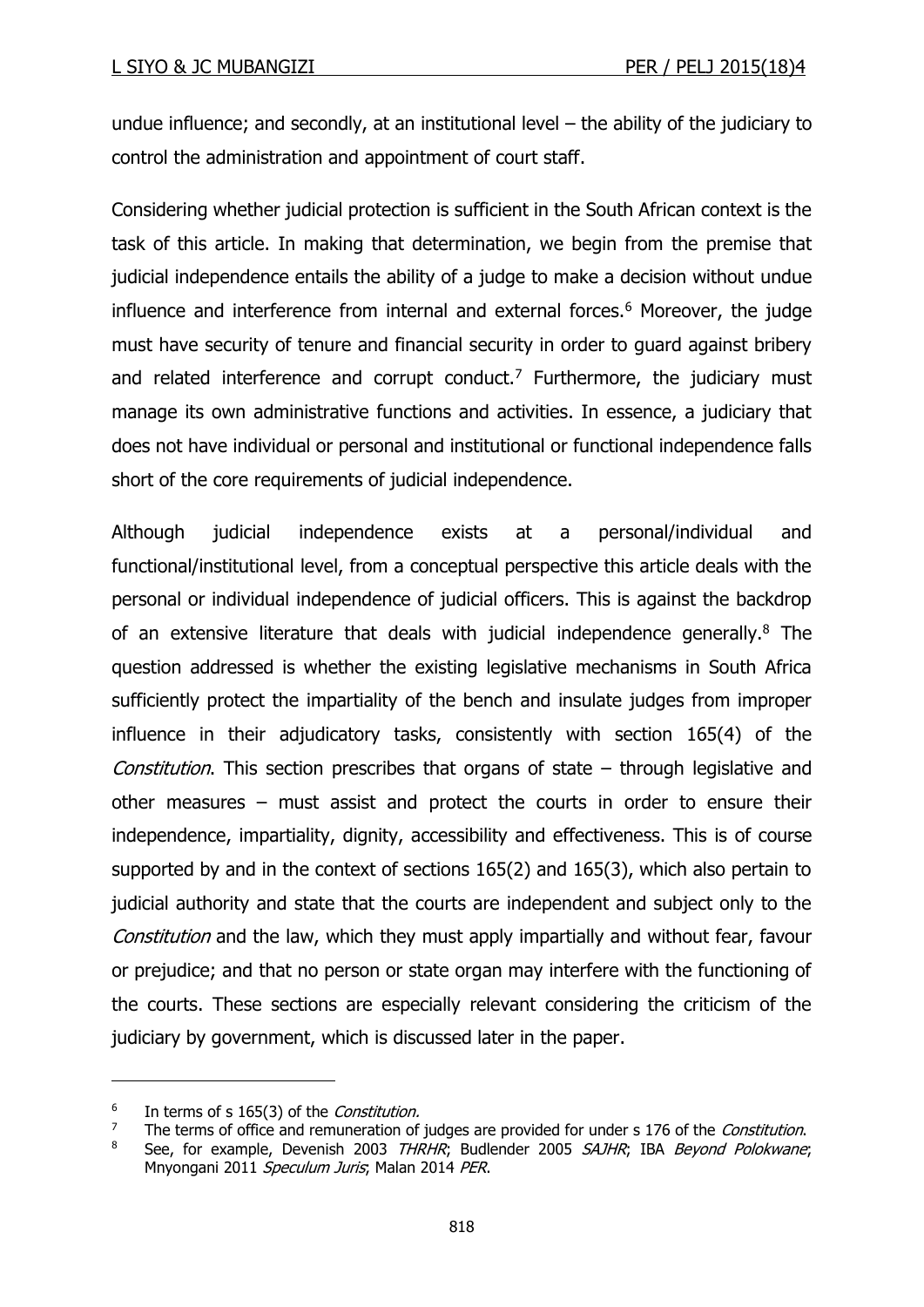The debate about the personal independence of judges is especially relevant, given recent and current assertions that judicial independence has been compromised on several occasions. Indeed the debate is no longer academic – it has moved prominently into the public and political domains. In addressing the important question of independence, in this paper an analysis is made of the impartiality of judges, their appointment, security of tenure, complaints and disciplinary proceedings, the removal of judges, and their remuneration. Some challenges to judicial independence in South Africa – largely relating to impartiality and bias – are identified and discussed, and some conclusions are presented.

## **2 Impartiality**

Impartiality is generally understood to refer to the state of mind/attitude of a judge or tribunal relative to the issue and parties in a particular case.<sup>9</sup> Central to the concept of impartiality is the absence of bias, whether actual or perceived. The opposite of impartiality, therefore, is bias. The question that arises then is how bias is determined. In  $S$  v Collier,<sup>10</sup> where the accused insisted on being tried by a black magistrate and the presiding white magistrate refused to recuse himself, it was held on appeal that:

Equally, the apparent prejudice argument must not be taken too far; it must relate directly to the issue at hand in such a manner that it could prevent the decisionmaker from reaching a fair decision ... the mere fact that a decision-maker is a member of the SPCA does not necessarily disqualify him from adjudicating upon a matter involving alleged cruelty to animals. By the same token, the mere fact that the presiding officer is white does not necessarily disqualify him from adjudicating upon a matter involving a non-white accused. The converse is equally true ...<sup>11</sup>

In essence, the court was seeking an objective determinant for bias which goes beyond frivolous issues. What must be determined is the objective state of mind or attitude that an adjudicator has towards a particular matter. However, it is equally important that a balance is struck between recusal on the grounds of bias and a judge's obligation to dispense justice. For example, the courts have observed that:

Although it is important that justice must be seen to be done, it is equally important that judicial officers discharge their duty to sit and do not, by acceding too readily to

<sup>&</sup>lt;sup>9</sup> Valente v The Queen 1985 2 SCR 673 674.

<sup>10</sup> S v Collier 1995 2 SACR 648 (C).

<sup>11</sup> S v Collier 1995 2 SACR 648 (C) 650 E-H.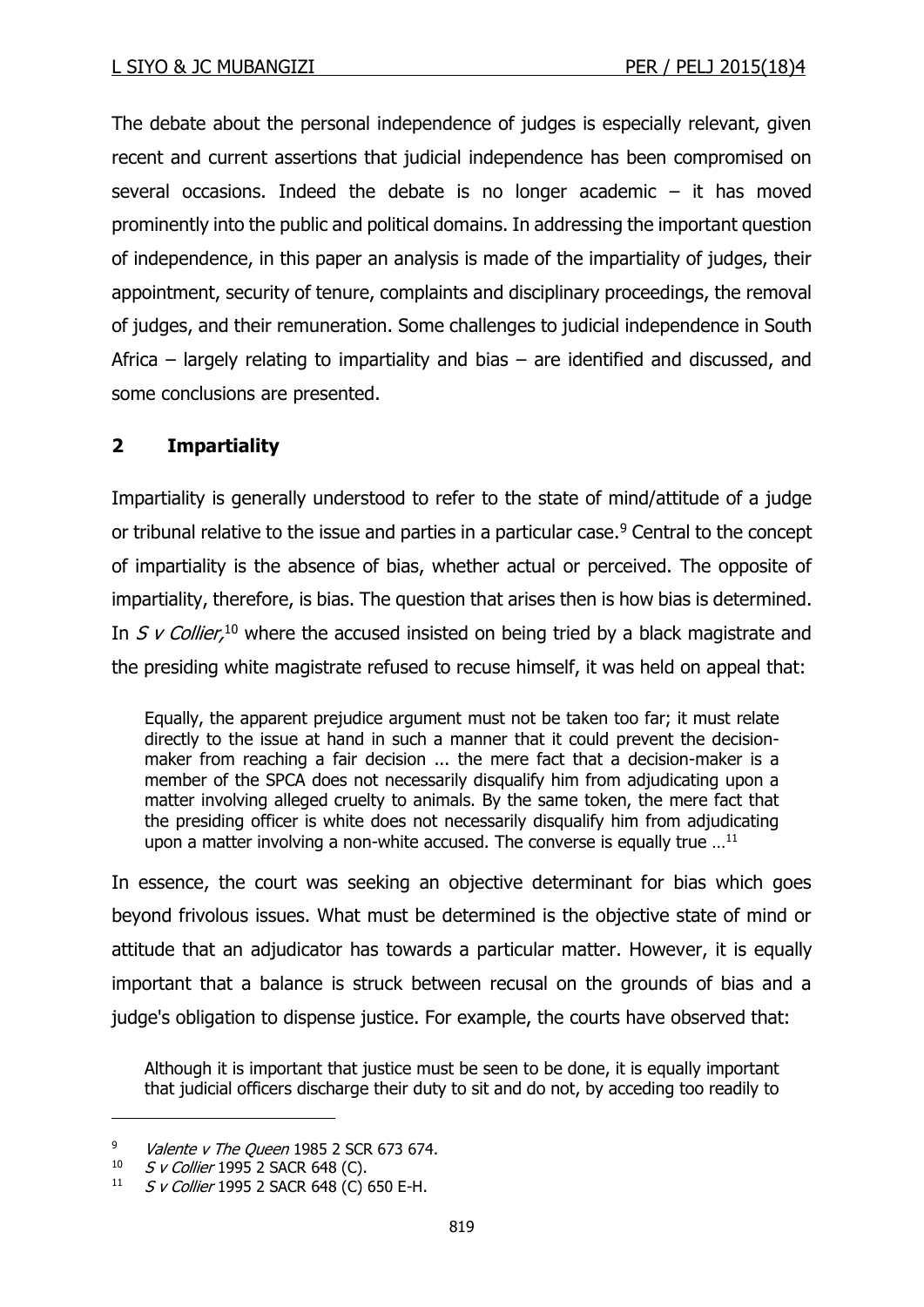suggestions of appearance of bias, encourage parties to believe that by seeking the disqualification of a judge, they will have their case tried by someone thought to be more likely to decide the case in their favour.<sup>12</sup>

In developing the test for bias, the Constitutional Court held in *President of the* Republic of South Africa v South African Rugby Football Union<sup>13</sup> that:

… the correct approach to recusal is objective and the onus of establishing it rests upon the applicant. The question is whether a reasonable, objective and informed person would on the correct facts reasonably apprehend that the judge has not or will not bring an impartial mind to bear on the adjudication of the case, that is, a mind open to the persuasion by the evidence and submissions of counsel. Central to the assessment of reasonable apprehension is that the reasonableness of the apprehension must be assessed in light of the oath of office taken by the judges to administer justice without fear or favour, and their ability to carry out that oath by reason of their training and experience.<sup>14</sup>

Thus, from the above considerations, the test to determine bias can be summarised as follows: a) there must be a reasonable apprehension, b) the reasonable apprehension ought to be held by an objective and well informed person, c) the apprehension must be that the judge will not be impartial in adjudicating the matter, and d) this apprehension must be made in the light of the oath of office taken by the judges.<sup>15</sup> The presumption is that a judge is impartial in his/her adjudicative responsibility – hence, the person who alleges the bias must prove it in terms of established jurisprudence. The objective test is exacting on the person who wishes to prove it. Actual bias, or the suspicion thereof, impugns negatively on the administration of justice and may affect public confidence in the justice system. Thus, litigants should not be allowed to question it unnecessarily.

## **3 Judicial appointments**

-

Historically, judges were drawn from the senior ranks of the bar. The procedure was that the Judge President of the court concerned assessed the needs of the division, identified a candidate with appropriate qualities, and made a recommendation to the

<sup>&</sup>lt;sup>12</sup> Re JRL; Ex parte CJL 1986 161 CLR 342 (30 July 1986) 352.<br><sup>13</sup> Precident of the Republic of South Africa y South African Bu

President of the Republic of South Africa v South African Rugby Football Union 1999 7 BCLR 725 (CC).

<sup>&</sup>lt;sup>14</sup> President of the Republic of South Africa v South African Rugby Football Union 1999 7 BCLR 725 (CC) para 48.

<sup>&</sup>lt;sup>15</sup> President of the Republic of South Africa v South African Rugby Football Union 1999 7 BCLR 725 (CC) para 48.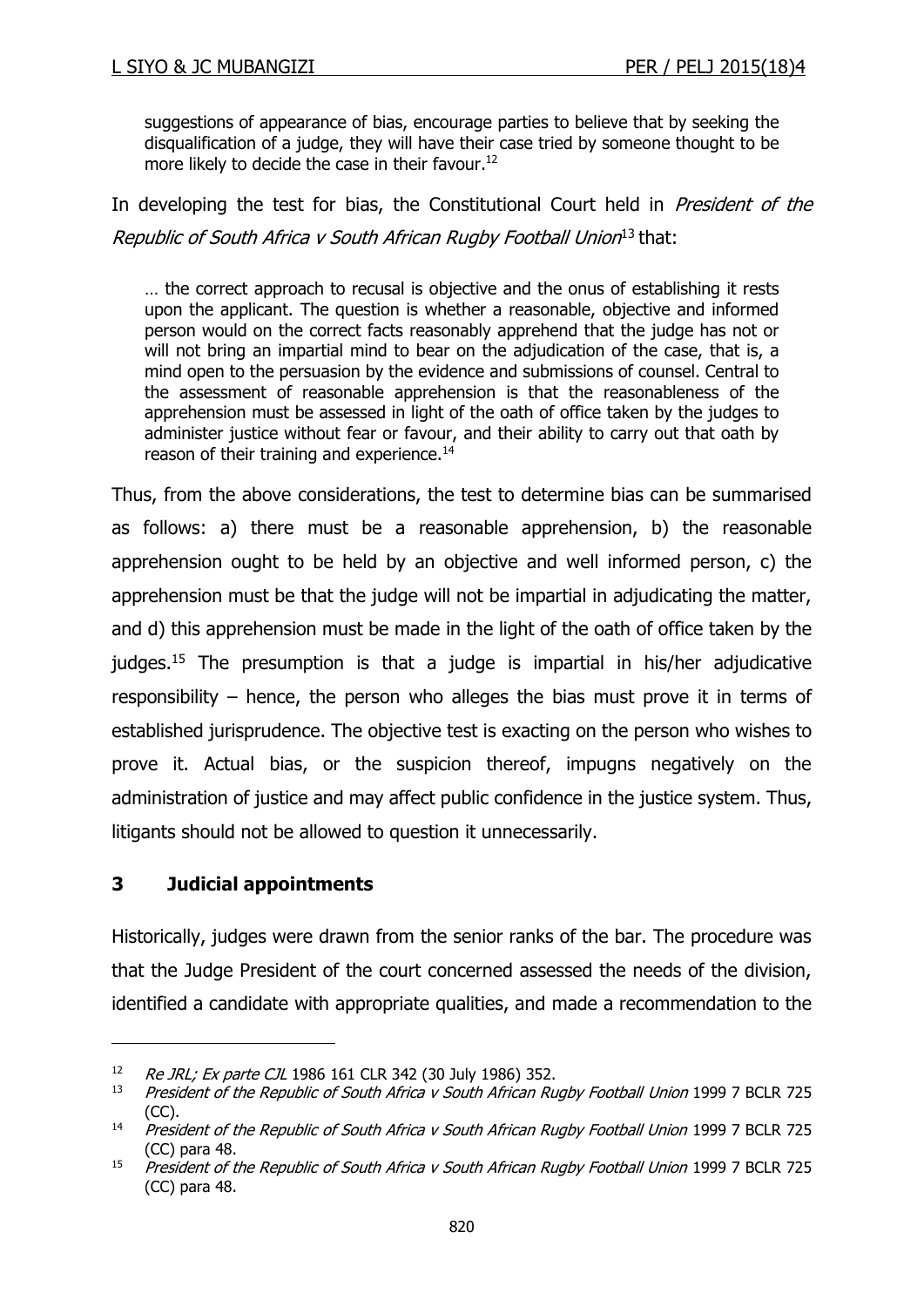Minister of Justice – and if the Minister agreed the recommendation was forwarded to the President for endorsement.<sup>16</sup> However, this position has changed significantly. The process followed in the appointment of judges is now prescribed by the *Constitution*.

The body tasked with the responsibility of facilitating the appointment of judges is the Judicial Service Commission (JSC). The JSC is established in terms of section 178 of the *Constitution* and the *Judicial Service Commission Act*.<sup>17</sup> The JSC comprises: the Chief Justice, the President of the Supreme Court of Appeal (SCA), one judge president designated by the judge presidents, the Minister of Justice or an alternative designated by the minister, two practising advocates nominated from within the advocates' profession and appointed by the president, two practising attorneys nominated from within the attorneys' profession and appointed by the president, one teacher of law designated by teachers of law at South African universities, six members of the National Assembly chosen by it (of whom at least three are members of opposition parties represented in the National Assembly), four permanent delegates to the National Council of Provinces designated together by the Council with a supporting vote of six provinces, and four persons designated by the president as the head of the national executive. This is settled following consultation with the leaders of all the parties in the National Assembly.<sup>18</sup> In addition, when considering issues of a specific High Court, the Commission is joined by the Judge President of that court and the Premier of the Province concerned.<sup>19</sup>

The role of the JSC in appointing judges has not been without controversy. In Acting Chairperson: Judicial Service Commission v Premier of the Western Cape Province, 20 the Premier of Western Cape Province challenged the validity of the JSC proceedings, based on three issues. Firstly, when the JSC convened and took the relevant decision, she was not present because she had not been notified, which meant that she could not comply with her obligation to attend as required by section 178(1)(k) of the

<sup>&</sup>lt;sup>16</sup> Van De Vijver *Judicial Institution* 122.

<sup>&</sup>lt;sup>17</sup> Judicial Services Commission Act 9 of 1994.

<sup>&</sup>lt;sup>18</sup> Section 178(1)(a)-(j) *Judicial Services Commission Act* 9 of 1994.

<sup>19</sup> Section 178(1)(k) Judicial Services Commission Act 9 of 1994.<br>20 Acting Chairnerson: Judicial Service Commission y Premier of

<sup>20</sup> Acting Chairperson: Judicial Service Commission v Premier of the Western Cape Province 2011 3 SA 538 (SCA).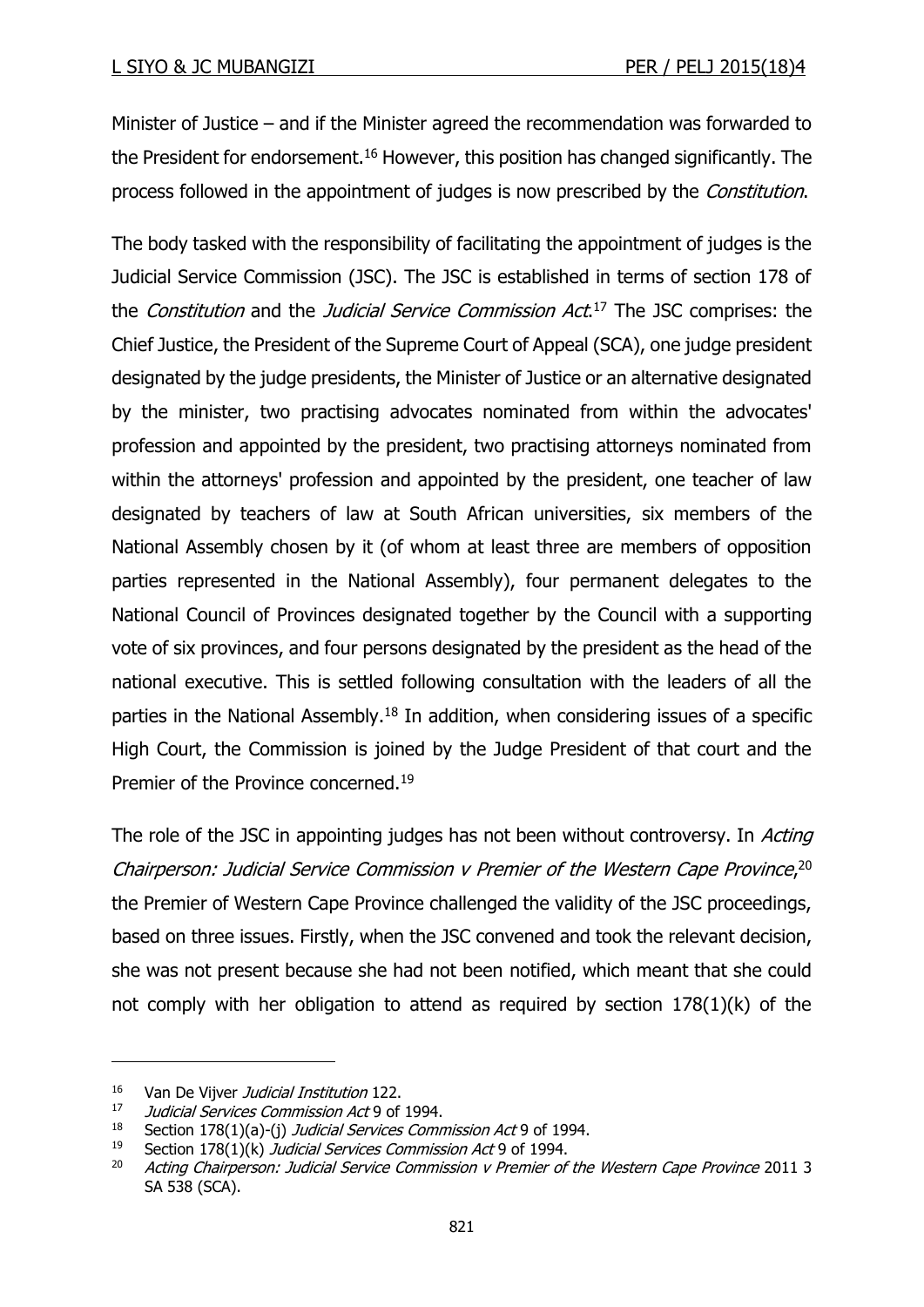Constitution. Secondly, only ten members of the JSC participated, when on the JSC's own interpretation of section 178(1)(k), the JSC should have been composed of 13 members. And, thirdly, the decisions of the JSC were not supported by a majority of the members, as required by section 178(6) of the *Constitution*. It was held that the evidence in respect of the complaint did not justify a finding that the judge president was guilty of gross misconduct, and that the matter was accordingly finalised. It was further held that the evidence in support of the counter-complaint did not support a finding that the Constitutional Court justices were guilty of gross misconduct, and that the matter was accordingly finalised. The court also found that none of the judges against whom complaints had been lodged was guilty of gross misconduct. With regard to section 178(1)(k) of the *Constitution*, the court made it clear that the Premier of the province is part of the JSC, when complaints about high court judges of the province concerned are considered. Thus, the Premier of the Western Cape ought to have been invited when the JSC convened over the complaint about the Western Cape Judge President. As far as section 178(6) is concerned, it was held that decisions must be supported by a majority of the members of the JSC, which, in terms of section 178(6) – means a majority of members entitled to be present, and not just a majority of the members present.<sup>21</sup> This therefore meant that the JSC was not properly constituted when it took such decisions, and this consequently nullified prior decisions made. The court was left with no other option but to set aside the decisions of the JSC.

With regard to the JSC, provision is made for the Chief Justice and the President of the SCA to be represented by their deputies, if necessary. Provision is also made for alternate nominations for the representative of the Judge President, the advocates' and attorneys' professions, and the teachers of law. The JSC is therefore a body of 23 permanent members, and in some instances 25 persons. While the body is diverse in that it consists of members of a wide spectrum from within the legal profession, it is, however, also heavily composed of political nominees. Critics have raised this as a concern, although there is nothing unconstitutional about it. It is submitted that a

<sup>&</sup>lt;sup>21</sup> Acting Chairperson: Judicial Service Commission  $v$  Premier of the Western Cape Province 2011 3 SA 538 (SCA).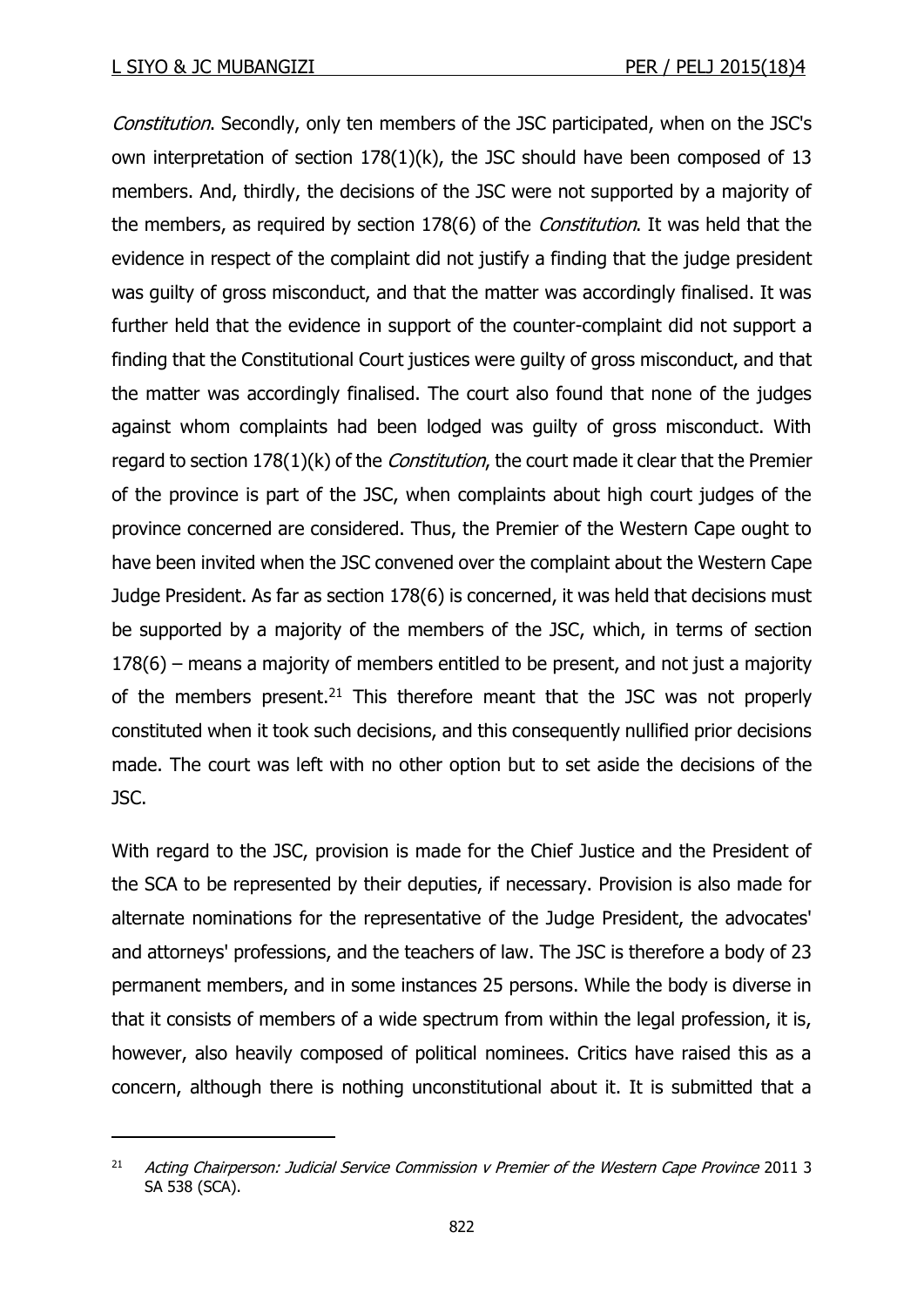distinction should be made between being nominated to implement an independent task and being appointed to act in accord with the dictates of the executive.<sup>22</sup> It is also important to note that democratic processes dictate that the:

... executive participates in the appointment of judges as they represent the electorate who have a vested interest in the appointment of judges ... The drafters of the Constitution sought to ensure that persons from diverse political, social and cultural backgrounds, representing varying interest groups, would participate in the deliberations of the JSC.<sup>23</sup>

Furthermore, it should be noted that "checks and balances" allow for the intrusion of one arm of government into another, to ensure that there isn't an over concentration of power. Thus, the composition of the JSC envisages cooperation in the appointment of judges between all three arms of government, including other stakeholders such as the legal profession and academia.

The appointment of judges is vested in the State President, as the head of the national executive. Under sections 174(3) and 174(4) of the *Constitution*, the president appoints the Chief Justice, the Deputy Chief Justice and other judges of the Constitutional Court. This is after consultation with the JSC, which interviews the nominees for these positions, and the leaders of parties represented in the National Assembly. Similarly, he consults the JSC before appointing the President and Deputy President of the SCA.<sup>24</sup> In terms of section  $174(4)$ , the president appoints (from a list prepared by the JSC) the judges of the Constitutional Court, after consultation with the Chief Justice and the leaders of the parties represented in the National Assembly. The list must have three names more than the number of vacancies to be filled. The president must advise the JSC if any nominees are unacceptable – and must give reasons. The JSC then supplements the list with further nominees, and the president must make the remaining appointments from the list so supplemented.<sup>25</sup> Section  $174(5)$  provides that  $-$  at all times  $-$  the Constitutional Court must have at least four members who were serving as judges at the time of their elevation to the court, and

<sup>&</sup>lt;sup>22</sup> S v Van Rooyen 2002 5 SA 246 (CC).<br><sup>23</sup> ISC v Cane Bar Council 2012 ZASCA 1

<sup>&</sup>lt;sup>23</sup> *JSC v Cape Bar Council* 2012 ZASCA 115.<br><sup>24</sup> See s 174(3) of the *Constitution* 

See s 174(3) of the Constitution.

<sup>&</sup>lt;sup>25</sup> Section 174(4) of the *Constitution*.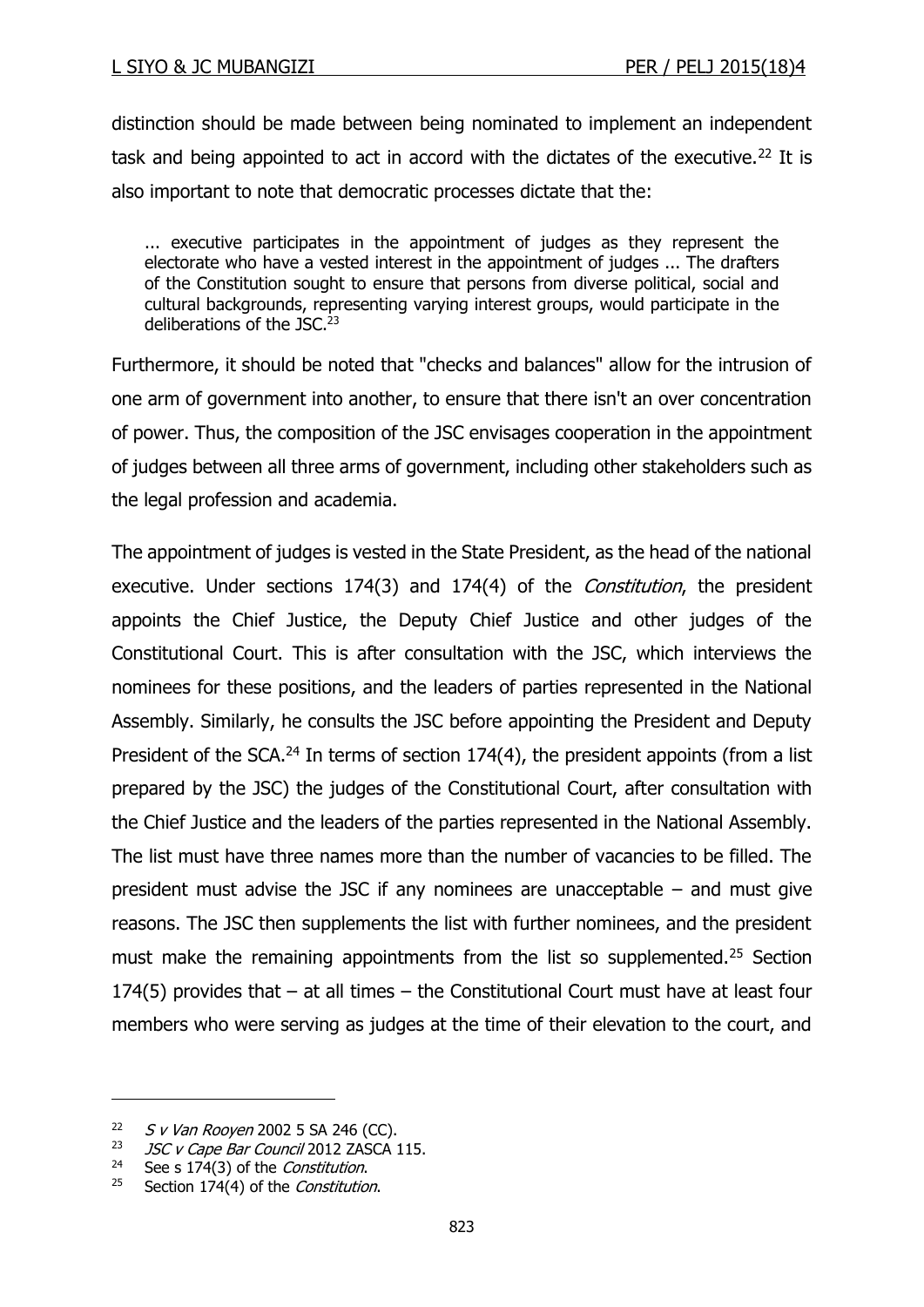under section 175(6), the appointments of all judges must be made on the advice of the JSC.

Section 174(1) of the *Constitution* states that any appropriately qualified woman or man – who is a fit and proper person – can be appointed as a judicial officer. This is qualified by section 174(2), which stipulates that the judiciary should broadly reflect the racial and gender composition of South Africa. Although the courts have yet to pronounce on the meaning of this section, it has been suggested that it was included in the *Constitution* to correct imbalances in the composition of the judiciary.<sup>26</sup> In expressing the importance of diversity in the judiciary, the JSC has stated that, without it, the court would be unlikely to be able to do justice to all the citizens of the country – and that it would not be competent to do justice if it could not relate fully to the experience of all who seek its protection.<sup>27</sup> As a result of section 174(2), the racial and gender composition of the judiciary has been radically changed. For example, according to the Department of Justice and Constitutional Development, by 2011 there were 136 black people and 61 women out of 225 judges – while in 1994 there were only three black people and nine women serving as judges.<sup>28</sup>

On the face of it, section 174(2) appears to be achieving its purpose in ensuring that the judiciary broadly reflects the gender and racial composition of South Africa. However, despite the seemingly benevolent intentions of the provision and the progress that has been made, section 174(2) has been the subject of intense criticism and debate. For example, the JSC has been criticised over its failure to appoint enough women candidates.<sup>29</sup> Some of these debates have also been occasioned by the JSC's failure to appointment certain experienced white candidates,<sup>30</sup> while preferring to appoint less experienced black candidates. These omissions have raised concerns that the JSC is emphasising race too much and that whether candidates are fit, proper and

<sup>26</sup> AfriMAP and Open Society Foundation for South Africa 2005 http://www.afrimap.org/ english/images/report/sa-eng-part-2-chapter-4.pdf.

<sup>27</sup> AfriMAP and Open Society Foundation for South Africa 2005 http://www.afrimap.org/ english/images/report/sa-eng-part-2-chapter-4.pdf.

<sup>28</sup> Nel 2012 http://www.justice.gov.za/docs/articles/20120304-dm-transformation.html.

<sup>29</sup> Hassim 2012 http://mg.co.za/article/2012-11-30-00-jsc-a-few-good-women-needed.

<sup>&</sup>lt;sup>30</sup> Geoff Budlender SC in 2004, and Jeremy Gauntlett SC in 2012.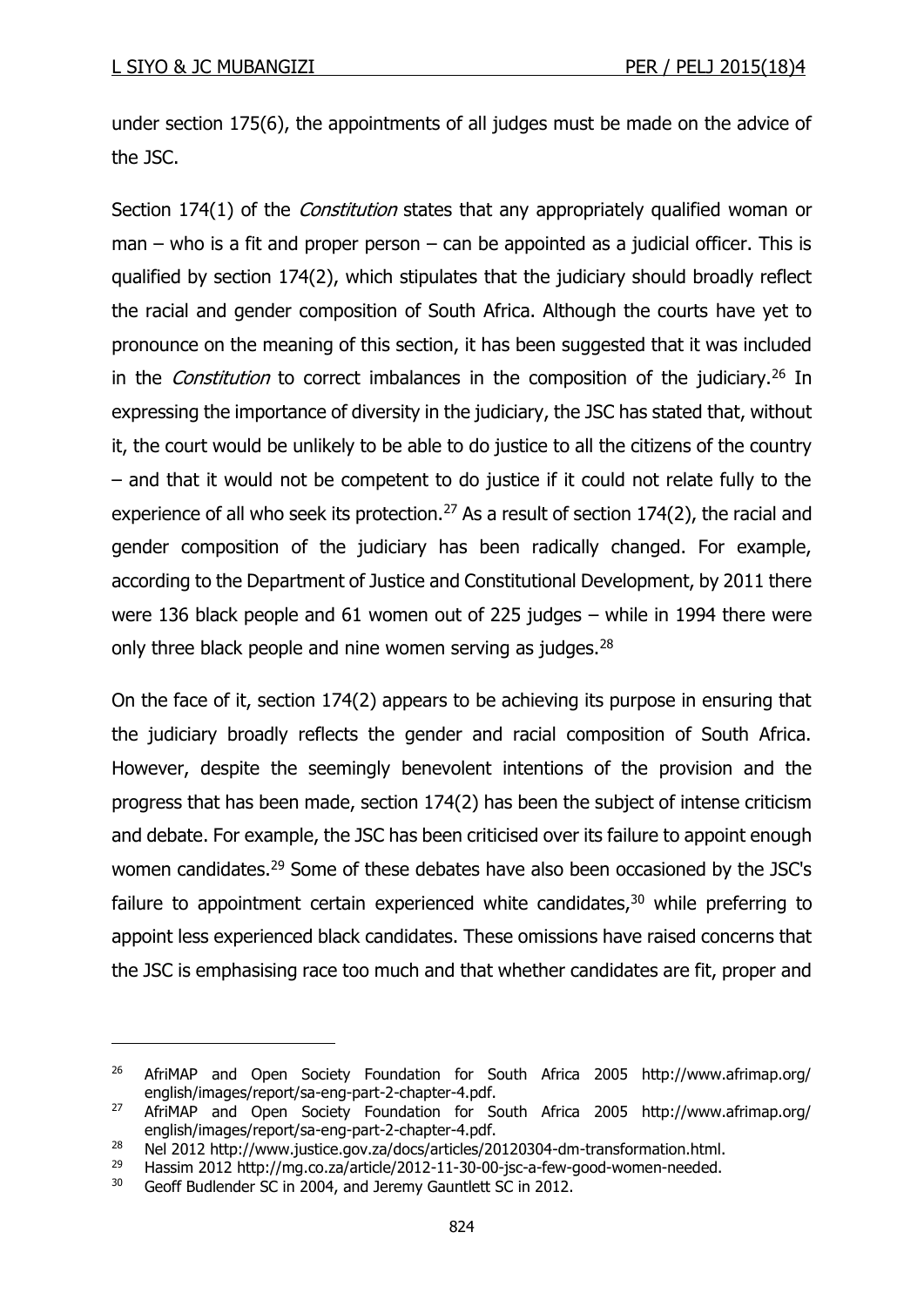appropriately qualified is considered too little.<sup>31</sup> The question that still remains is whether section 174(2) seeks an appropriate demographic representation of the judiciary, or whether it is only a guide in the appointment process. In an attempt to elucidate on how this section ought to be interpreted, the former constitutional court judge, Justice Kriegler, has submitted that:

The constitutional mandate instructs the Judicial Service Commission in section 174(1) to appoint people that are appropriately qualified. That's a precondition. That's a mandatory requirement. And then subsection (2), as a rider to that, says: and in doing that, have regard to the racial and gender balance on the Bench. And it's for obvious reasons that the Constitution, while mentioning the transformational criterion in subsection (2), demands in subsection (1) as the primary and essential requirement that appointees be appropriately qualified. Now these two essential factors, the one absolute and the other discretionary, have been turned on their heads.<sup>32</sup>

It is clear from this statement that Justice Kriegler's favoured interpretation is that section 174(2) is merely a guide, and not a prerequisite for appointment. Justice Kriegler's interpretation is narrow. Black people and women are previously disadvantaged; it stands to reason that section 174(2) cannot be read in isolation of section 9(2) of the *Constitution* and the *Employment Equity Act*,<sup>33</sup> which seek to address the imbalances of the past through affirmative action measures. Therefore section 174(2) embraces the principle of substantive equality, which can be described as equality of outcome, as it requires a consideration of the actual social and economic conditions of groups and individuals in order to determine if the *Constitution*'s commitment to equality is being upheld. The Constitutional Court has described the notion of substantive equality to mean:

This substantive notion of equality recognises that besides uneven race, class and gender attributes of our society, there are other levels and forms of social differentiation and systematic under-privilege, which still persist. The Constitution enjoins us to dismantle them and to prevent the creation of new patterns of disadvantage.<sup>34</sup>

<sup>&</sup>lt;sup>31</sup> Steward 2012 http://www.politicsweb.co.za/news-and-analysis/jeremy-gauntlett-race-andjudicial-appointments.

<sup>&</sup>lt;sup>32</sup> Kriegler "Can Judicial Independence Survive Transformation?".<br><sup>33</sup> *Employment Fauity Act* 55 of 1998

Employment Equity Act 55 of 1998.

<sup>&</sup>lt;sup>34</sup> Minister of Finance v Van Heerden 2004 6 SA 121 (CC) 27.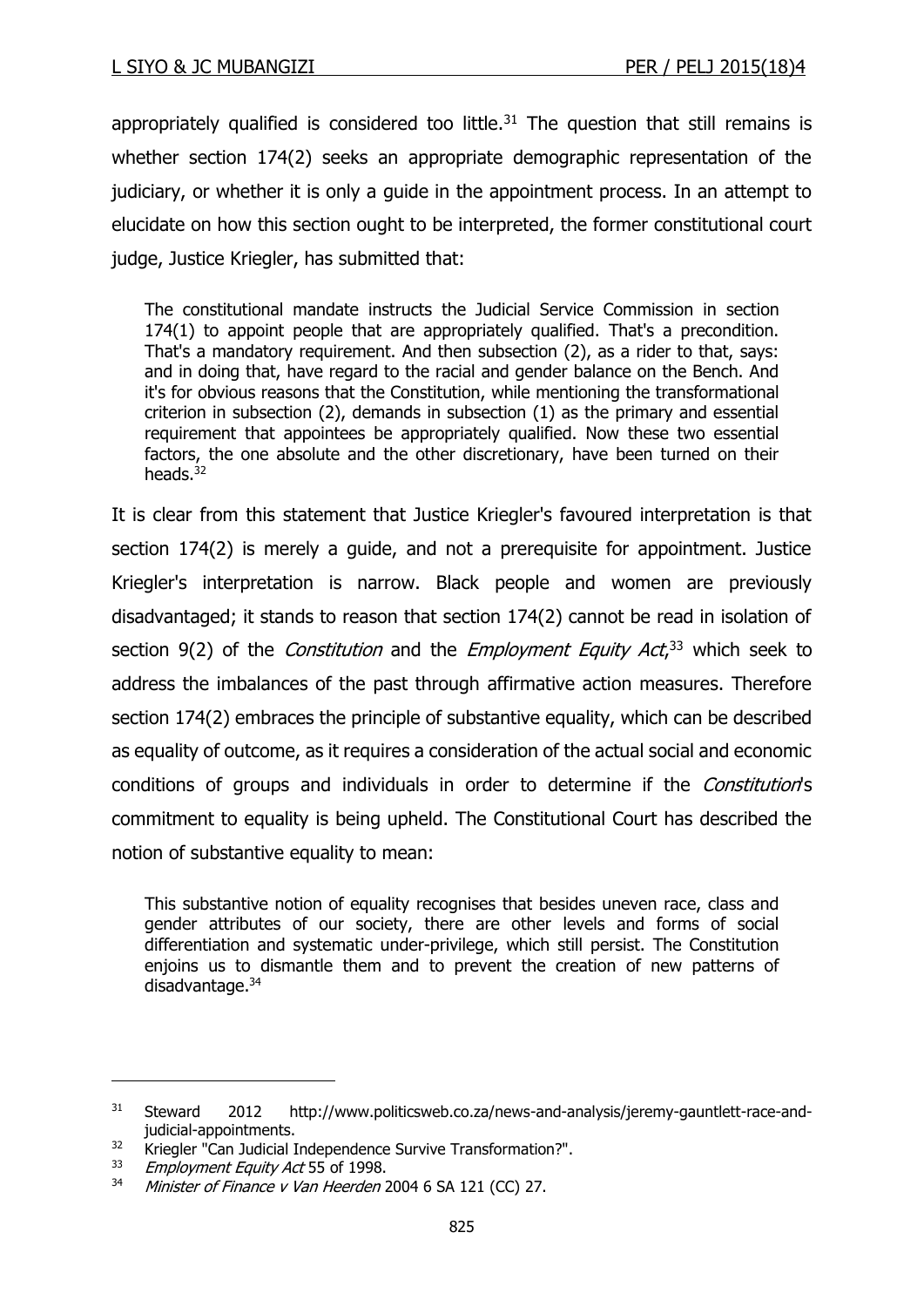Accordingly, section 174(2) ought to be viewed as a measure seeking "remedial or restitutionary equality<sup>"35</sup> within the judiciary, and enjoins the JSC in the appointment process of judges. It is therefore submitted that from this perspective, section 174(1) ought to be read together with section 174(2). While section 174(1) of the *Constitution* requires that candidates for appointment are appropriately qualified and fit and proper, section 174(2) seeks to ensure that previously disadvantaged persons are given the opportunity if they are adequately qualified and are fit and proper. Moreover, it is submitted that the existence of a judiciary that is broadly reflective of the gender and racial composition of society bodes well for public confidence in it.

In the case of *Judicial Service Commission v Cape Bar Council*,<sup>36</sup> the court had to deal with two substantive issues. The first was whether the JSC was properly constituted (the president of the SCA and his deputy were absent) when it interviewed candidates for vacancies in the Western Cape High Court and, if not, whether that resulted in the invalidity of the decisions taken at the meeting. The second issue was whether, in the circumstances, the decision of the JSC not to recommend any of the candidates to fill the two remaining vacancies was irrational and therefore unconstitutional. Regarding the first issue, in reaching its conclusion the court was bound by its previous pronouncement in Acting Chairperson: Judicial Service Commission v Premier of the Western Cape Province,<sup>37</sup> where it had held that the JSC cannot take valid decisions in matters that relate to a court in a particular province without the presence of the premier. The court considered that the position could be no different with matters relating to the absence of the President of the SCA or his deputy.<sup>38</sup> It therefore held that the absence of the President of the SCA, or, alternatively, his deputy rendered the decisions taken on the day regarding six unsuccessful candidates invalid, as the JSC had not been properly constituted.<sup>39</sup> Regarding the second issue, the court was of the view that, firstly, since the JSC is under a constitutional obligation to act rationally and transparently in deciding whether or not to recommend candidates for

 $35$  National Coalition for Gay and Lesbian Equality v Minister of Justice 1999 1 SA 6 (CC) 60.<br> $36$  ICC v Cano Bar Council 2012 ZASCA 115

 $36$  JSC v Cape Bar Council 2012 ZASCA 115.<br> $37$  Acting Chairperson: Judicial Senvice Comu

<sup>37</sup> Acting Chairperson: Judicial Service Commission v Premier of the Western Cape Province 2011 3 SA 538 (SCA).

<sup>38</sup> JSC v Cape Bar Council 2012 ZASCA 115 para 30.

<sup>39</sup> JSC v Cape Bar Council 2012 ZASCA 115 para 36.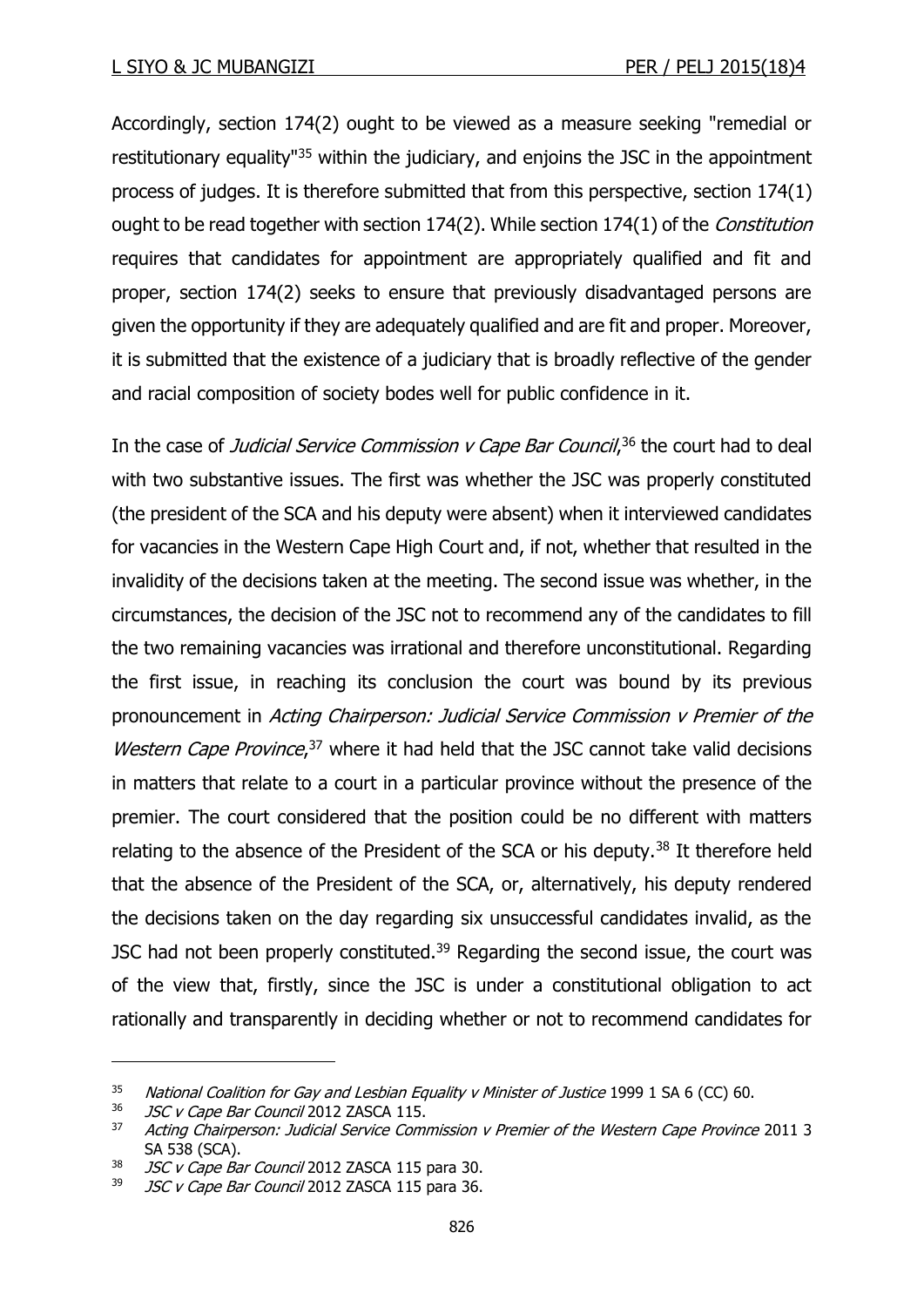judicial appointment, it follows that  $-$  as a matter of general principle  $-$  it is obliged to give reasons for its decision not to do so. The court further held that:

... where the undisputed facts gave rise to a *prima facie* inference that the decision not to recommend any of the suitable candidates was irrational, the failure by the JSC to adhere to its general duty to give reasons inevitably leads to confirmation of that *prima facie* inference.<sup>40</sup>

There are two very important pronouncements made by the court in this case, which related to the operation of the JSC. The first is that the JSC ought to be properly constituted when it makes decisions, and that the composition of the JSC shall be determined by the purpose for which it has convened. Secondly, the JSC ought to act rationally and lawfully. Rationality encompasses giving reasons to an unsuccessful candidate. This is because the:

... JSC is under a constitutional obligation not to act in an irrational and arbitrary manner; the importance of reasons is that they assist to rationalise the exercise of power and decision making and provide the aggrieved party an opportunity to rebut the defence of the decision maker. $41$ 

The manner in which judges are appointed is crucial to the independence of the judiciary.<sup>42</sup> Ideally, by stipulating clear procedures to be followed in their appointment the *Constitution* ensures that appointments are made in a transparent manner and for the correct reasons. The process also seeks to ensure that judges who are appointed are people of ability, and who are fit and proper.<sup>43</sup> Moreover, the appointment processes also ensure that the constitutional imperatives of transformation are taken into account.<sup>44</sup> The *Constitution*, through the JSC, therefore ensures that judges aren't appointed arbitrarily for inappropriate reasons. This is particularly important in a constitutional democracy such as South Africa, as judges are the guardians of the Constitution.<sup>45</sup> However, questions have been raised about the president's extensive powers of appointing judges. Deputy Chief Justice Dikgang Moseneke is one of those who have questioned such powers:

<sup>&</sup>lt;sup>40</sup> *JSC v Cape Bar Council* 2012 ZASCA 115 para 51.

<sup>&</sup>lt;sup>41</sup> *JSC v Cape Bar Council* 2012 ZASCA 115 para 44.

<sup>&</sup>lt;sup>42</sup> The appointment of judges is provided for under s 174 of the *Constitution*.

<sup>43</sup> Section 174(1) of the Constitution.<br>44 Section 174(2) of the Constitution.

Section 174(2) of the Constitution.

<sup>&</sup>lt;sup>45</sup> The concept of judges' being guardians of the *Constitution* is discussed in detail in Casper 1980  $S$ Cal L Rev 773.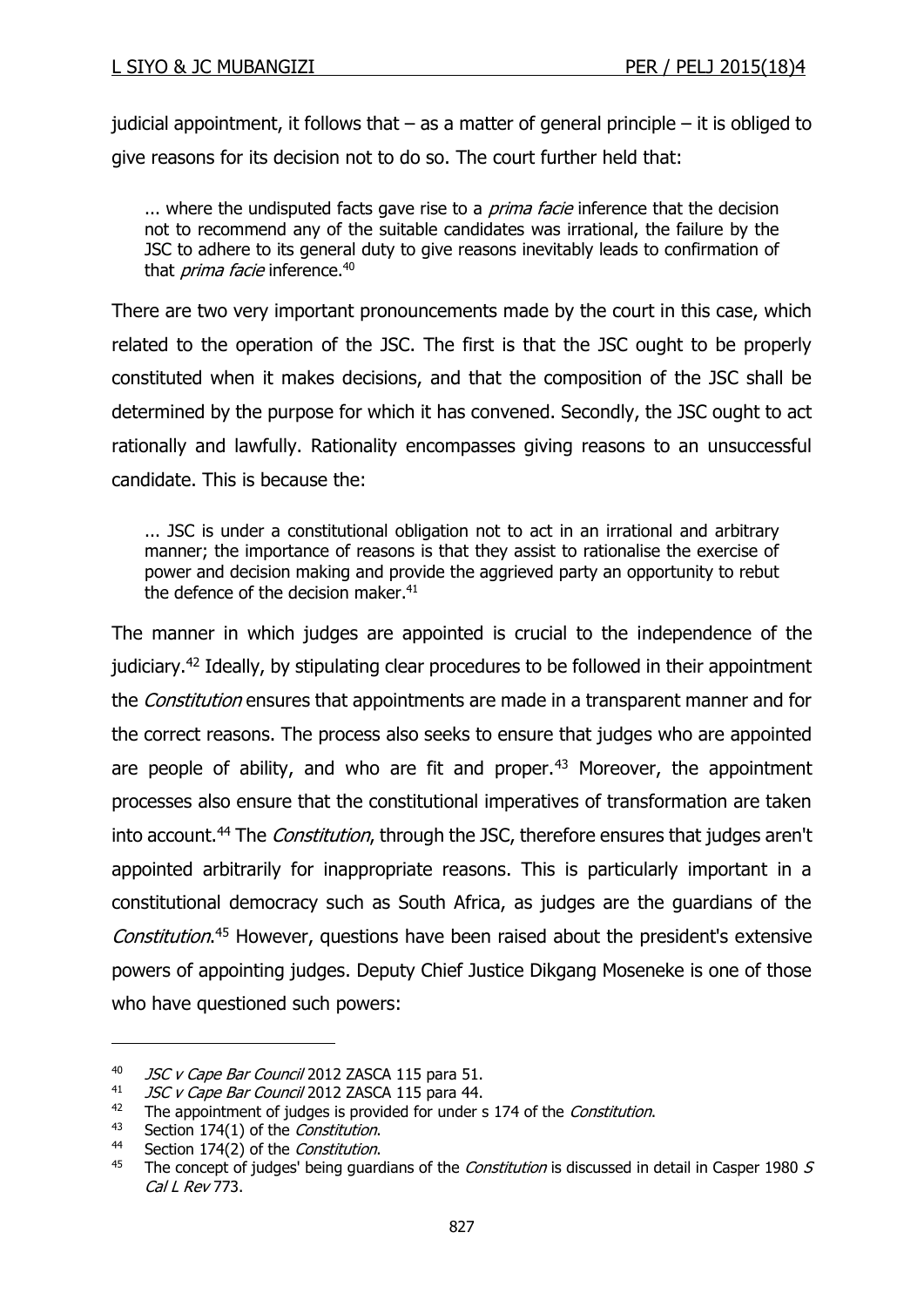… a careful examination of the powers of the national executive chapter in the constitution displays a remarkable concentration of the president's powers of appointment.<sup>46</sup>

According to Moseneke, the way power is currently allocated is not always optimal in terms of advancing the democratic project. $47$  He pointed out that the president also appoints the Chief Justice, the Deputy Chief Justice, all judges and heads of institutions such as the National Prosecuting Authority, the Public Protector, the Auditor General, members of the Commission for Gender Equality and Human Rights Commission, the heads of the police, military and intelligence services, the Governor of the Reserve Bank, the Commissioner of the South African Revenue Services and the heads of similar institutions. Furthermore, the powers of appointment are often coupled with powers of removal – although subject to some prescribed process.<sup>48</sup> He concludes by suggesting that the dispersal of public power in South Africa should be revisited.

### **4 Security of tenure**

Another important feature of judicial independence is the security of tenure. The Constitution provides that a judge of the Constitutional Court is appointed for a nonrenewable term of 12 years or until the age of  $70 -$  whichever comes first.<sup>49</sup> Judges of other courts hold office until discharged from active service in terms of an Act of Parliament.<sup>50</sup> The Judges Remuneration and Conditions of Employment Act<sup>51</sup> governs this position. Section 3 of the Act is similar to section  $176(1)$  of the *Constitution* in providing that a judge of the Constitutional Court is to be discharged from active service either on reaching the age of 70 or after completing a 12-year term of office on the Constitutional Court – whichever occurs first.<sup>52</sup> Furthermore, the Act also provides that the president may discharge a judge from active service on the

<sup>46</sup> Tabane 2014 http://www.news24.com/Archives/City-Press/Moseneke-calls-for-review-of-presidential-powers-20150429.

<sup>47</sup> Tabane 2014 http://www.news24.com/Archives/City-Press/Moseneke-calls-for-review-of-presidential-powers-20150429.

<sup>48</sup> Tabane 2014 http://www.news24.com/Archives/City-Press/Moseneke-calls-for-review-of-presidential-powers-20150429.

<sup>&</sup>lt;sup>49</sup> Section 176(1) of the *Constitution*.<br>
<sup>50</sup> Section 176(2) of the *Constitution* 

Section 176(2) of the Constitution.

 $51$  Judges Remuneration and Conditions of Employment Act 47 of 2001.

<sup>52</sup> Section 3(1)(a) of the *Judges Remuneration and Conditions of Employment Act* 47 of 2001.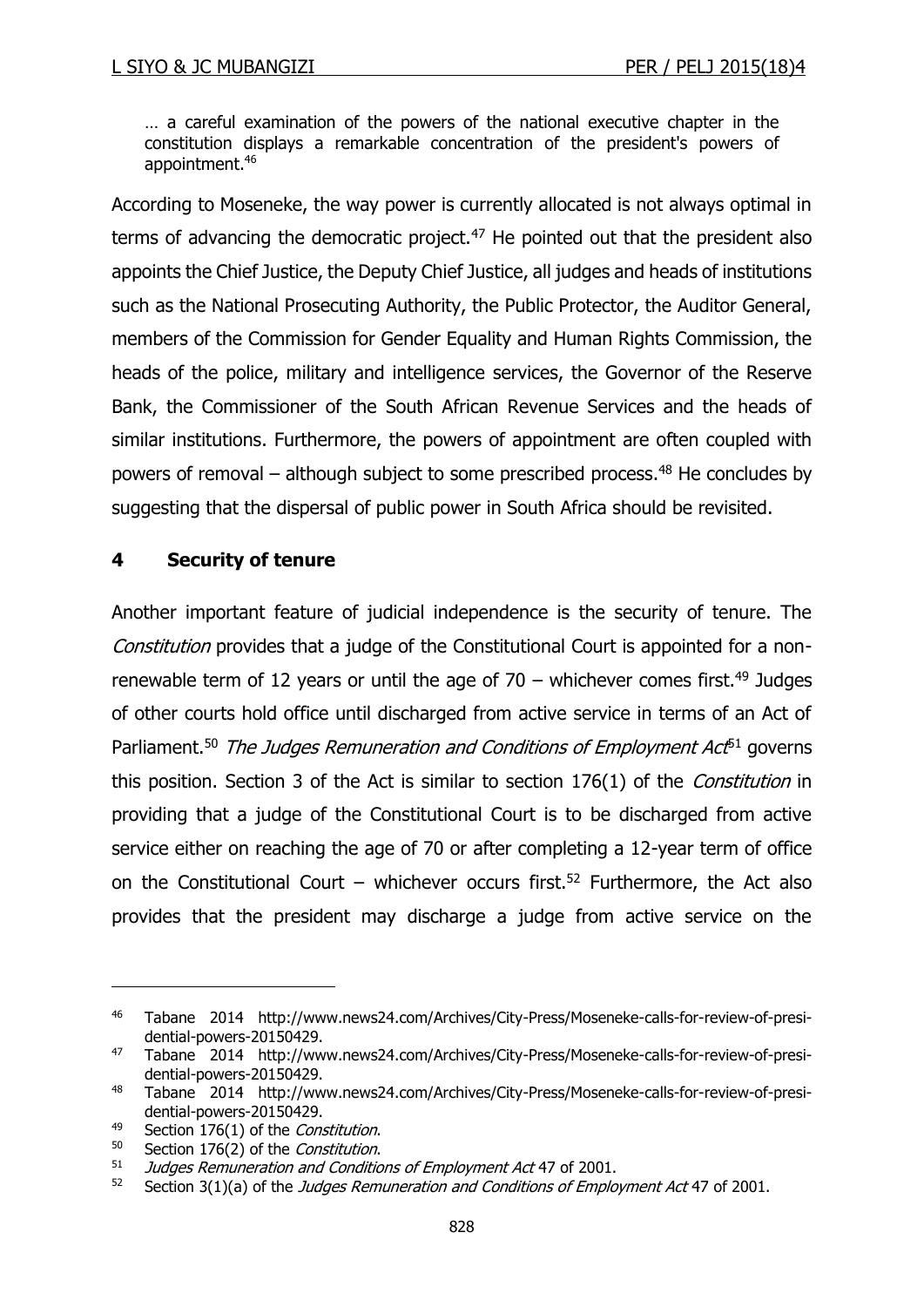Constitutional Court for incapacity due to ill health, or at the judge's own request for a reason the president deems sufficient.<sup>53</sup>

There are, however, further qualifications relating to the tenure of judges in the Constitutional Court. If at the end of the 12-year term the judge has not completed a total of 15 years' active service, his term is extended until this service has been completed.<sup>54</sup> If – at the age of 70 years – the judge has not completed 15 years of active service, then the term on the Constitutional Court is extended until either the 15-year mark has been reached, or the judge is 75 years of age – whichever occurs first.<sup>55</sup> Section  $3(2)(a)$  of the afore-mentioned Act also provides for a discharge from active service on reaching the age of 70, or on the completion of 10 years of active service – whichever comes first. A judge who has reached the age of 65 years and has completed 15 years' active service and who wishes not to continue may notify the minister accordingly and be discharged by the president.<sup>56</sup>

In the case of *Justice Alliance of South Africa v President of South Africa*<sup>57</sup> the Constitutional Court had to determine whether section 8(a) of the Judges Remuneration and Conditions of Employment Act was consistent with section 176(1) of the Constitution. This required the Court to consider whether section 8(a) of the Act delegates the power to extend tenure to the president; if so, whether delegation is permitted by section 176(1) of the *Constitution*; and, if so, whether the delegation was validly done and whether section 176(1) authorises a differentiation of the terms of office of judges of the Constitutional Court.<sup>58</sup>

In addressing the first issue, which related to delegation, the court held that section 8(a) (of the Act) grants the President an executive discretion on whether to extend the term of office of the Chief Justice who is approaching the end of his/her term.<sup>59</sup> Furthermore, the court held that section 176(1) of the *Constitution* states that the

<sup>53</sup> Section 3(1)(b) and (c). of the Judges Remuneration and Conditions of Employment Act 47 of 2001.

<sup>54</sup> Section 4(1) of the *Judges Remuneration and Conditions of Employment Act* 47 of 2001.<br>55 Section 4(1) of the *Judges Remuneration and Conditions of Employment Act* 47 of 2001.

<sup>55</sup> Section 4(1) of the *Judges Remuneration and Conditions of Employment Act* 47 of 2001.<br>56 Section 3(2)(b) of the *Judges Remuneration and Conditions of Employment Act* 47 of 200

<sup>56</sup> Section 3(2)(b) of the *Judges Remuneration and Conditions of Employment Act* 47 of 2001.<br>57 *Justice Alliance of South Africa y President of South Africa* 2011 5 SA 388 (CC)

Justice Alliance of South Africa v President of South Africa 2011 5 SA 388 (CC).

<sup>58</sup> Justice Alliance of South Africa v President of South Africa 2011 5 SA 388 (CC) para 41.

<sup>59</sup> Justice Alliance of South Africa v President of South Africa 2011 5 SA 388 (CC) para 52.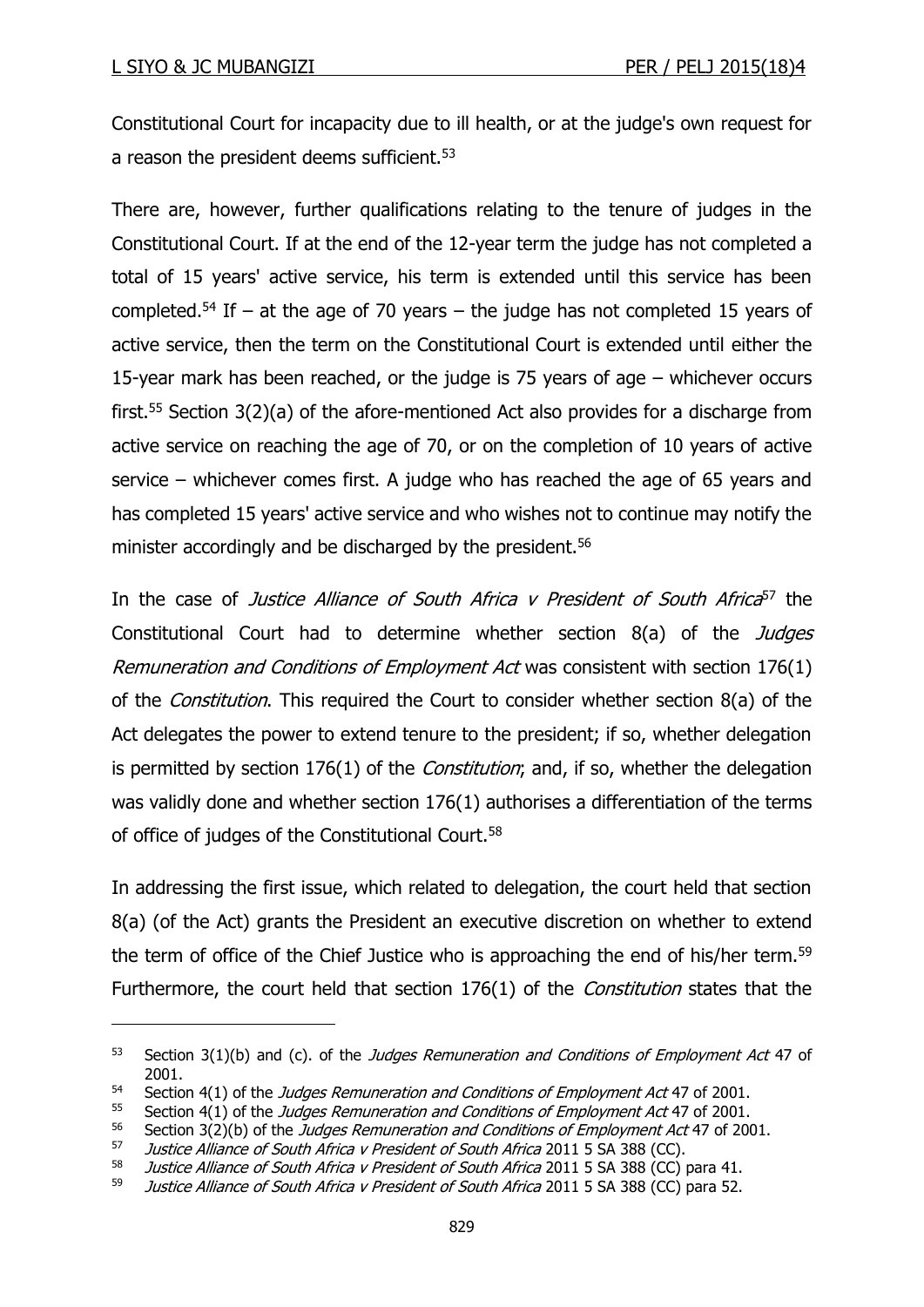term must be extended by an Act of Parliament, and thus the extension by the President does not qualify as required by the *Constitution*  $-$  as it lacks the specific features of an Act of Parliament.<sup>60</sup> The court considered that had it been contemplated that the power in section 176(1) be delegable, the intention to do so would have been made clear by the drafters of the *Constitution*. The court also held that what is also problematic about section 8(a) is that it usurps the legislative power granted only to Parliament – which therefore constitutes an unlawful delegation.<sup>61</sup> Moreover, another important consideration in assessing the constitutional compliance of delegation, the court held, "is the constitutional imperative of judicial independence".<sup>62</sup> The court further considered that the open-ended discretion in section 8(a) could raise a reasonable apprehension or perception that the independence of the Chief Justice – and by corollary the judiciary  $-$  could be undermined by interference from the executive.<sup>63</sup> The court therefore concluded that the provisions of section  $8(a)$  amount to an impermissible delegation and are invalid as they are inconsistent with the provisions of section 176(1) of the Constitution.

Regarding the issue of whether or not section 176(1) authorises a differentiation of terms of office of judges of the Constitutional Court, it was held that non-renewability is the bedrock of security of tenure, and a protective mechanism against judicial favour in passing judgment. Amongst other things, the importance of non-renewability is that it fosters public confidence in the judiciary as a whole – as judges can function without fear that their terms will not be renewed or inducement to seek to secure renewal.<sup>64</sup> The court also held that singling out the Chief Justice amongst the members of the Constitutional Court is incompatible with section 176(1), as this section does not allow singling out any one Constitutional Court judge on the basis of his/her individual identity or position within the Court. $65$  The court further stated that the incumbency of the office of Chief Justice or Deputy Chief Justice makes no difference – and confers

<sup>&</sup>lt;sup>60</sup> Justice Alliance of South Africa v President of South Africa 2011 5 SA 388 (CC) para 58.

<sup>&</sup>lt;sup>61</sup> Justice Alliance of South Africa v President of South Africa 2011 5 SA 388 (CC) para 62.<br><sup>62</sup> Justice Alliance of South Africa v President of South Africa 2011 5 SA 388 (CC) para 66

<sup>&</sup>lt;sup>62</sup> Justice Alliance of South Africa v President of South Africa 2011 5 SA 388 (CC) para 66.<br><sup>63</sup> Justice Alliance of South Africa v President of South Africa 2011 5 SA 388 (CC) para 68

Justice Alliance of South Africa v President of South Africa 2011 5 SA 388 (CC) para 68.

 $64$  Justice Alliance of South Africa v President of South Africa 2011 5 SA 388 (CC) para 73.

<sup>&</sup>lt;sup>65</sup> Justice Alliance of South Africa v President of South Africa 2011 5 SA 388 (CC) para 85.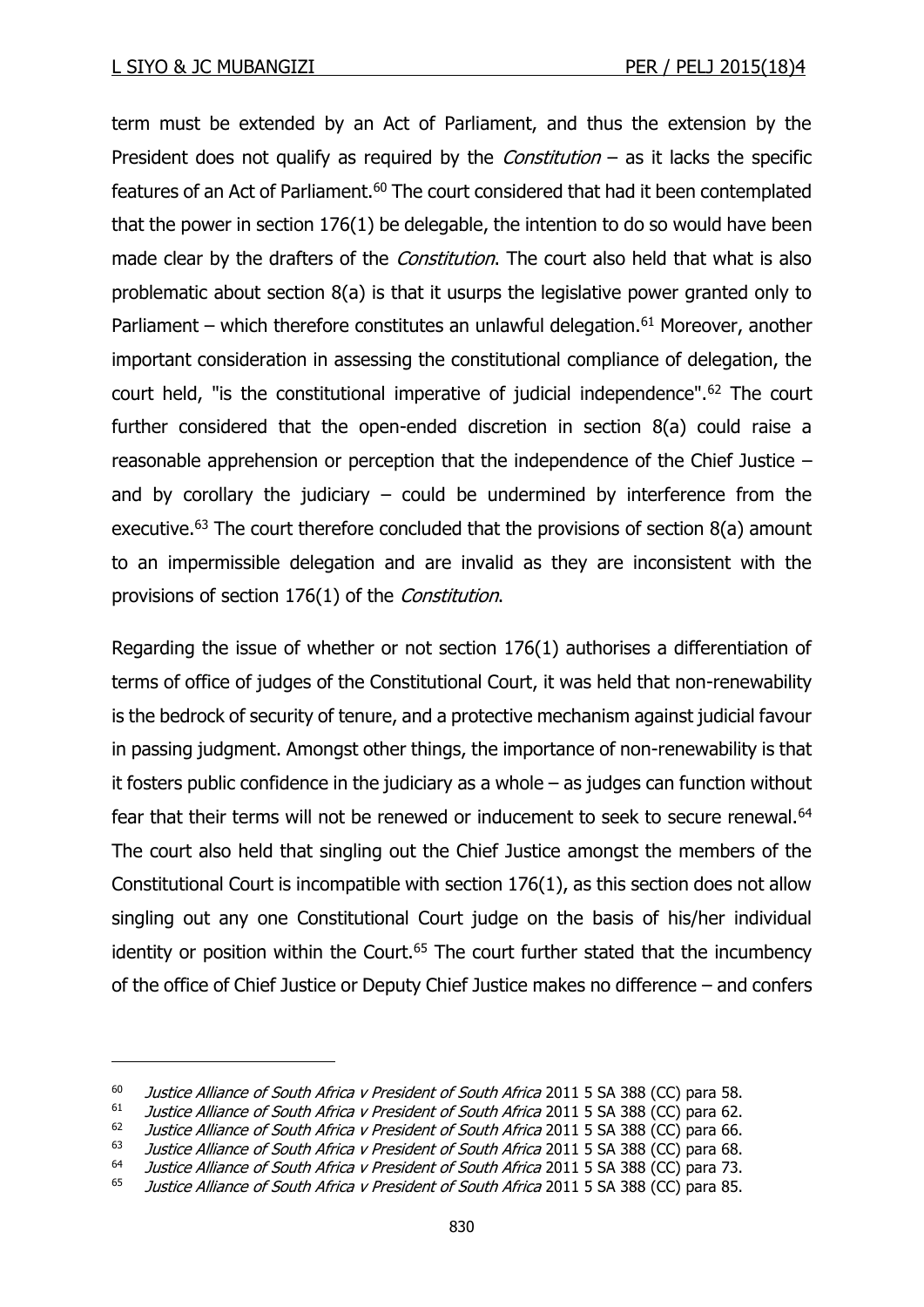no special entitlement to extension $66 -$  as creating a special category for the extension of the term of office of the Chief Justice or the Deputy Chief Justice would single out one judge. Therefore the court considered that "incumbency of an office is irrelevant to the delineation of the members of the Constitutional Court in section 176(1)". The court thus concluded that "section 8(a) is invalid on the basis of the differentiation it effects".<sup>67</sup>

This judgment highlights the relevance of non-renewability of tenure to judicial independence. The position taken by the Court is that the terms of office of constitutional court judges should be fixed in order to provide stability and consistency in the functioning of the court, and to prevent any perception of bias or a lack of independence in the judiciary. In essence, the decision underscores the security of tenure as being an important element of judicial independence, and demonstrates the vigilance of South African courts – particularly the Constitutional Court – in enforcing such security and protecting judicial independence.

# **5 Complaints, disciplinary proceedings and the removal of judges**

Complaints and disciplinary proceedings against judges and procedures for their removal from office are intrinsically interrelated and sensitive issues. Their sensitivity stems from the general view that any complaints, disciplinary action and removal of judges ought to be dealt with in terms of a clear legislative framework. What gives rise to this view is the desire to insulate any such proceedings from abuse or manipulation – political or otherwise. It is therefore important to ensure that clear, objective standards are established. In the South African context, section 180 of the Constitution states that national legislation may provide for any matter concerning the administration of justice not dealt with in the *Constitution* – including the procedures for dealing with complaints about judicial officers.

<sup>&</sup>lt;sup>66</sup> Justice Alliance of South Africa v President of South Africa 2011 5 SA 388 (CC) para 94.

 $67$  Justice Alliance of South Africa v President of South Africa 2011 5 SA 388 (CC) para 95.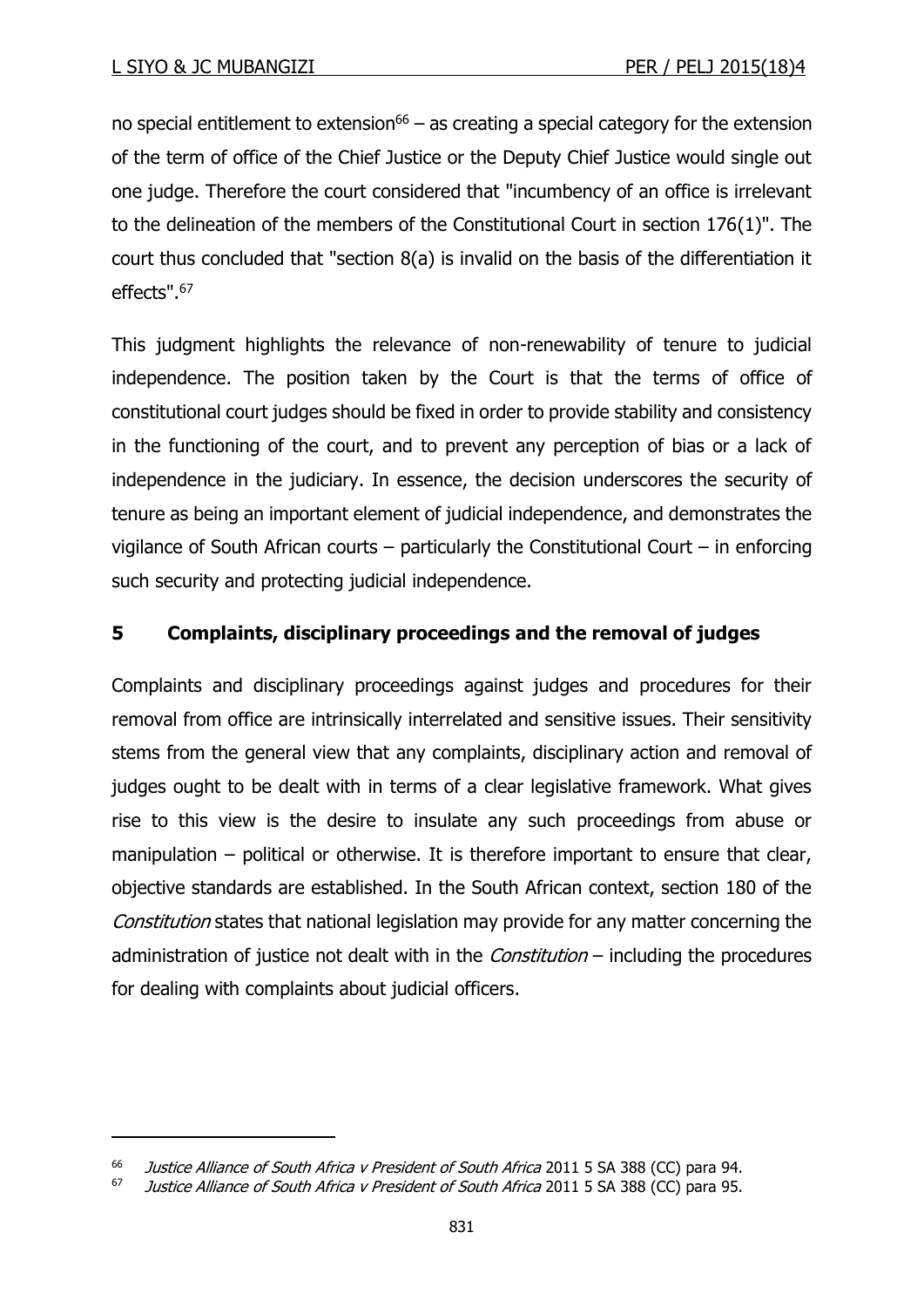The complaints' procedure against judges is governed by the *Judicial Services* Commission Act.<sup>68</sup> The preamble of the Act spells out the purpose of the Act as *inter* alia to

... provide procedures for dealing with complaints about judges; to provide for the establishment of a Judicial Conduct Tribunal to inquire into and report allegations of incapacity; gross incompetence or gross misconduct against judges; and to provide for matters connected therewith.

Section 14(1) of the Act provides that any person may lodge a complaint against a judge, and that the grounds for this are incapacity giving rise to a judge's inability to fulfil his duties in accordance with prevailing standards. According to section 14, gross incompetence or gross misconduct, as envisaged in section 177(1)(a) of the Constitution, includes but is not limited to:

... any wilful or grossly negligent breach of the Code of Judicial Conduct [and] any wilful or grossly negligent conduct … that is incompatible with or unbecoming of the holding of judicial office, including any conduct that is prejudicial to the independence, impartiality, dignity, accessibility, efficiency or effectiveness of the courts.<sup>69</sup>

The Act also recognises the existence of "lesser complaints."<sup>70</sup> Section 15(2) of the Act stipulates that a complaint that does not fall within the parameters of any of the listed grounds and which is solely related to the merits of a judgement or order or is frivolous or hypothetical may be dismissed.

Section 17(2) of the Act states that an inquiry into serious but non-impeachable complaints should be conducted in an inquisitorial manner and there is no onus on any person to prove or disprove any fact during such an investigation. Section 17(3)(a) requires that the respondent in the matter ought to be invited to respond to the allegations in writing or in any other manner specified, within a specified period. Subsequently, the complainant must have the opportunity to comment on the response of the respondent within a specified period of time.<sup>71</sup> If it is found that there is no reasonable likelihood that a formal hearing on the matter will contribute to

<sup>&</sup>lt;sup>68</sup> *Judicial Services Commission Act* 9 of 1994.

<sup>69</sup> Sections 14(4)(b) and (e) *Judicial Services Commission Act* 9 of 1994.<br><sup>70</sup> Section 15 *Judicial Services Commission Act* 9 of 1994

Section 15 *Judicial Services Commission Act* 9 of 1994.

<sup>&</sup>lt;sup>71</sup> Section 17(3)(c) *Judicial Services Commission Act* 9 of 1994.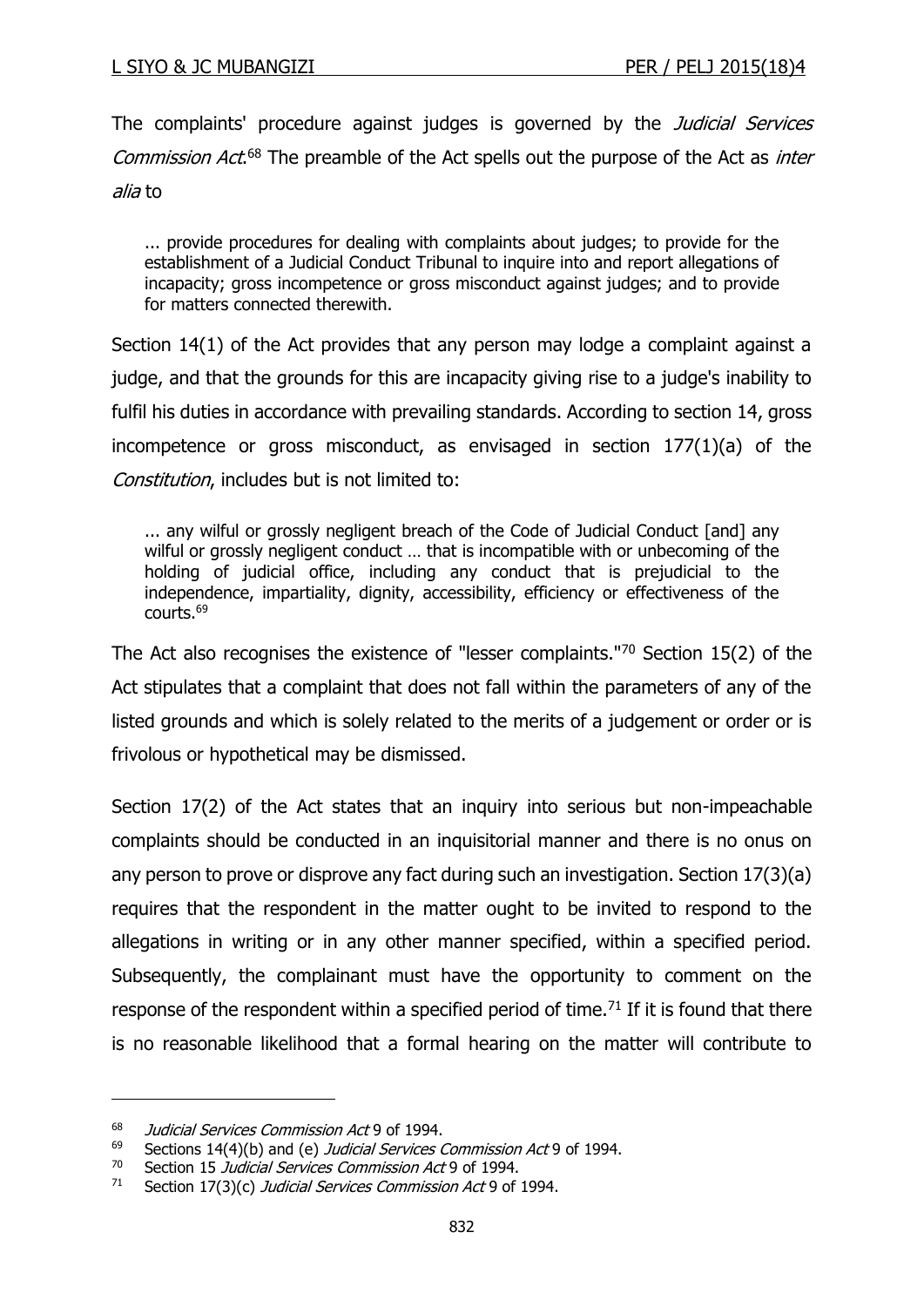determining the merits of the complaint, the complaint must be dismissed, or it must be found that the complaint has been established and that the respondent has behaved in a manner unbecoming of a judge, and remedial steps are to be imposed.<sup>72</sup> Under section 17(4)(c), it may also be recommended to the JSC that the complaint should be investigated by a tribunal. Conversely, if it is found that a formal hearing is required in order to determine the merits of the complaint, this must be done within a reasonable time.<sup>73</sup> Upon conclusion of the formal hearing, the complaint must either be dismissed or it must be:

... found that the complainant has established that the respondent has behaved in an unbecoming manner for a judge and impose remedial relief referred to in terms of the Act or recommend to the Committee to recommend to the Commission that the complaint should be investigated by a Tribunal.<sup>74</sup>

Section 17(8)(a)-(g) of the Act contemplates that one step or a combination of remedial steps may be imposed in respect of the respondent, including apologising to the complainant in a specified manner, a reprimand, a written warning, compensation, appropriate counselling, and attendance of a specified training course.

Impeachable complaints about judges are conducted in terms of section 16(1) of the Act, and sections 21 to 34 deal with the establishment of the Judicial Conduct Tribunal, whose objectives are to collect evidence, conduct a formal hearing, make findings of fact, make a determination on the merits of the allegations, and submit a report on its findings to the JSC.<sup>75</sup> Section 26(2) directs the tribunal to conduct its enquiry in an inquisitorial manner – with no onus on any person to prove or disprove any fact before a Tribunal.<sup>76</sup> It is also important to note that when considering the merits of allegations against a judge, the Tribunal must make its determinations on a balance of possibilities,<sup>77</sup> and must keep a record of its proceedings.<sup>78</sup> Section 2(1) states that the tribunal must be appointed by the Chief Justice whenever requested to do so by the JSC. The composition of the tribunal is governed by section 22(1), to comprise

<sup>&</sup>lt;sup>72</sup> Section 17(4)(b) Judicial Services Commission Act 9 of 1994.

<sup>&</sup>lt;sup>73</sup> Section 17(5)(a) *Judicial Services Commission Act* 9 of 1994.

<sup>&</sup>lt;sup>74</sup> Section  $17(5)(c)(iii)$  Judicial Services Commission Act 9 of 1994.

<sup>&</sup>lt;sup>75</sup> Section 26(1)(b) Judicial Services Commission Act 9 of 1994.<br><sup>76</sup> Section 26(2) Judicial Services Commission Act 9 of 1994.

<sup>&</sup>lt;sup>76</sup> Section 26(2) Judicial Services Commission Act 9 of 1994.<br><sup>77</sup> Section 26(3) Judicial Services Commission Act 9 of 1994

Section 26(3) Judicial Services Commission Act 9 of 1994.

<sup>&</sup>lt;sup>78</sup> Section 26(4) *Judicial Services Commission Act* 9 of 1994.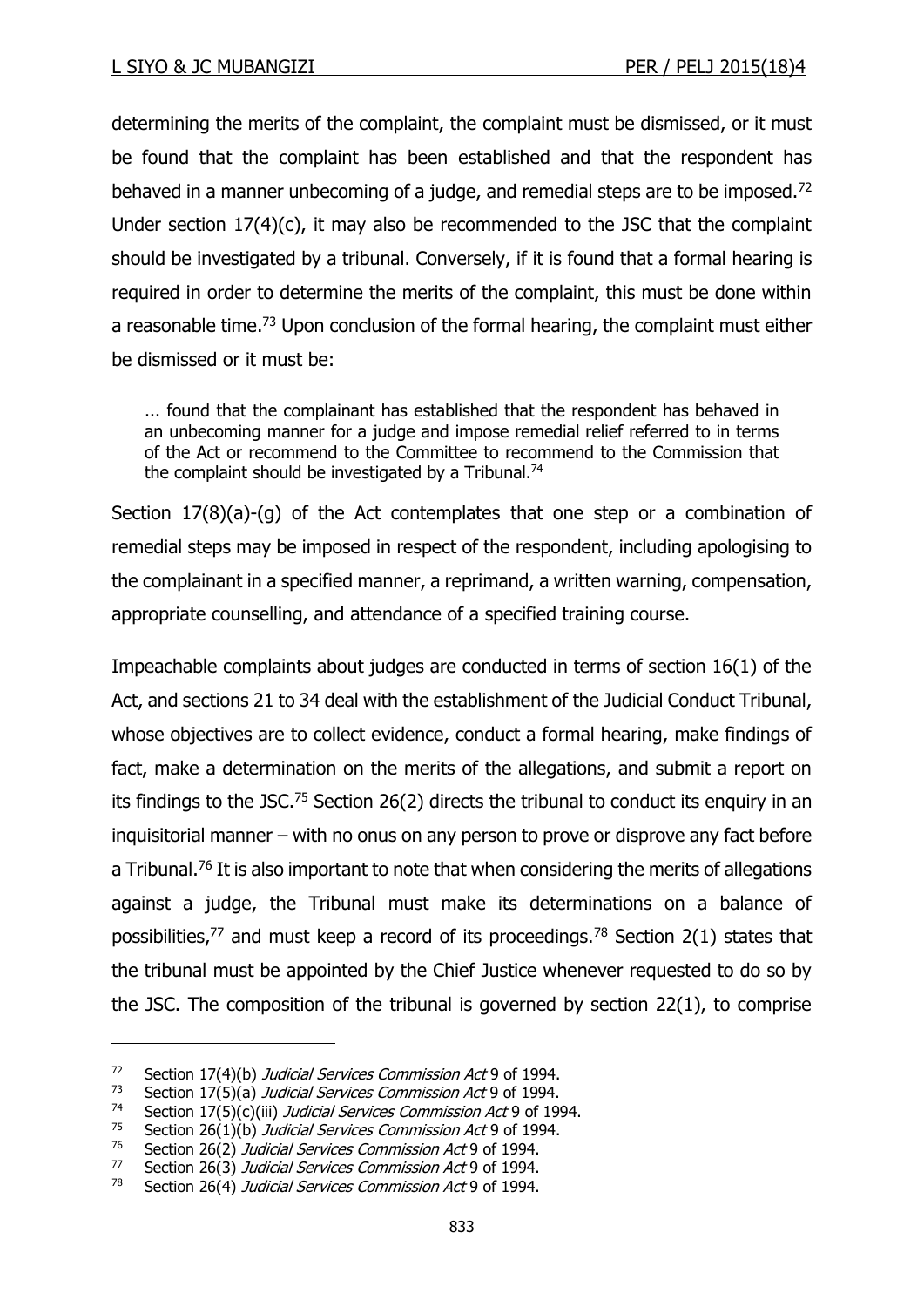two judges – one of whom must be designated by the Chief Justice as the Tribunal President, and one other person who is not a judicial officer. Furthermore, at least one member of every tribunal must be a woman.<sup>79</sup>

The circumstances and procedure for the removal of a judge from office are unequivocally spelt out under section 177 of the *Constitution*, which provides that a judge may be removed from office only if the JSC finds that the judge suffers from an incapacity, is grossly incompetent, or is guilty of gross misconduct, and if the National Assembly calls for that judge to be removed by a resolution adopted with a supporting vote of at least two thirds of its members.<sup>80</sup> Thereafter, the president must remove the judge concerned from office. $81$  In effect then, the body tasked with making a finding that a judge is guilty of incapacity, gross incompetence or gross negligence, is the Judicial Conduct Tribunal.

It is submitted that the *Judicial Services Commission Act* creates a clear legislative framework that ought to be followed in matters pertaining to complaints, disciplinary procedures, and the removal of judges. As stated above, a judge can be removed from office by the president only after a two-thirds majority resolution adopted by the National Assembly.<sup>82</sup> In other words, until such a resolution is adopted by the National Assembly a judge may not be removed from office – despite an adverse finding by the tribunal. It is to be noted that the establishment of the tribunal by the Act closes a lacuna, as the task of disciplining judges previously lay with the JSC, without any clear procedures established about how complaints ought to be dealt with. It is submitted that the possible reasons for the onerous two-thirds majority vote in the National Assembly are, firstly, adherence to the principle of security of tenure which is premised on the principle that a judge's tenure is secure and may be removed only in exceptional circumstances. Secondly, this is consistent with the principle of checks and balances which ensure that the power to remove judges does not solely rest with the judiciary.

<sup>&</sup>lt;sup>79</sup> Section 22(2) of the *Constitution*.<br><sup>80</sup> Section 177(1)(b) of the *Constitution*.

Section 177(1)(b) of the Constitution.

 $81$  Section 177(2) of the Constitution.

<sup>82</sup> Section 177(1)(b) of the *Constitution*.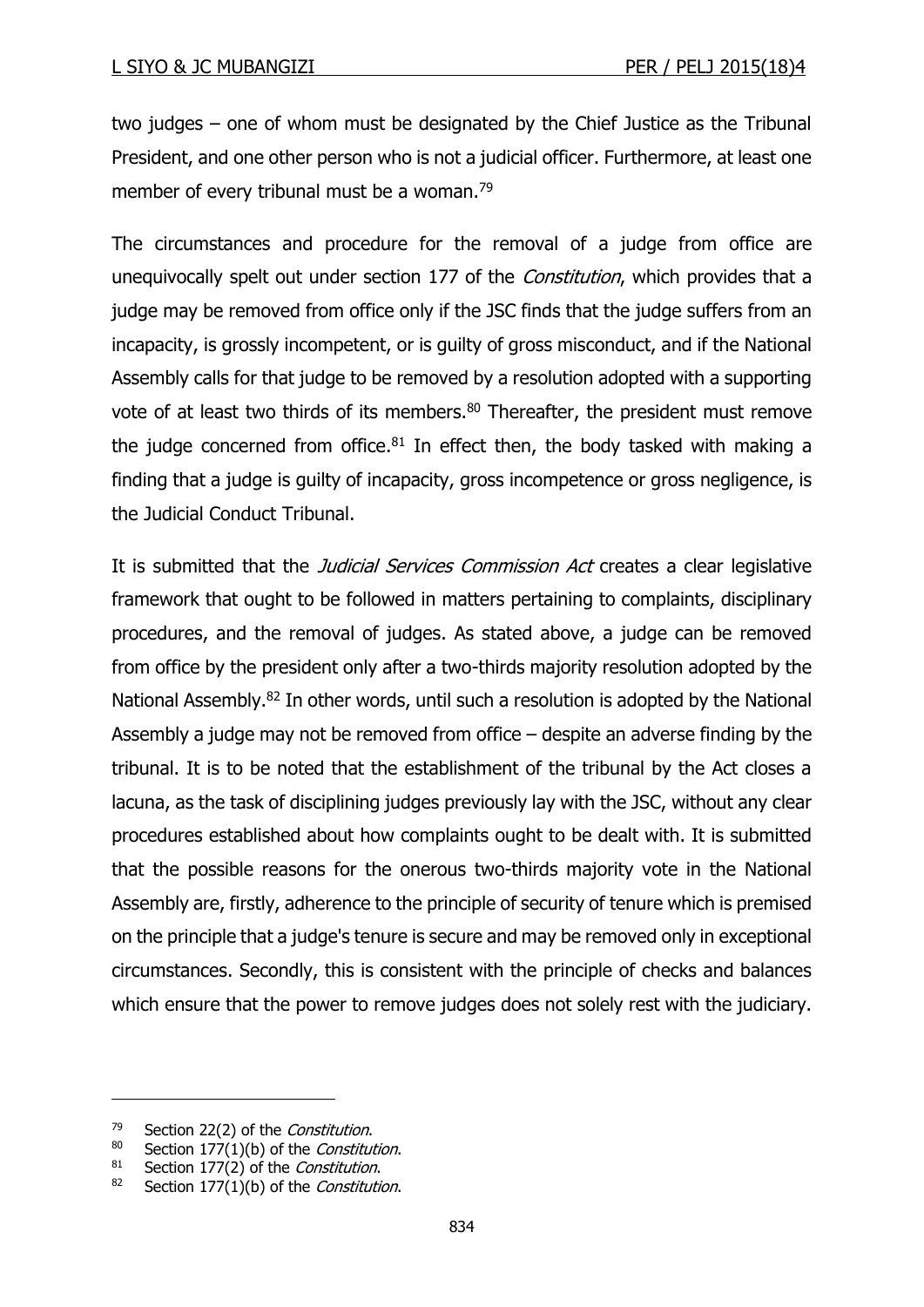The importance of this is that it removes the over-concentration of power in the judiciary regarding the removal of judges.

## **6 The remuneration of judges**

It is important that judges be well remunerated, because if this does not happen, they may become susceptible to illicit financial inducements from parties who may want to influence them in a particular manner. Thus, ensuring that judges are well remunerated seeks to protect them from corrupt behaviour. A well-paid judge may find it easier to confidently resist corrupt inducements. $83$  Secondly, in order to attract the best candidates to the judiciary, it is imperative that they be remunerated competitively. Although the salaries, allowances and benefits of judges and acting judges are governed by the Judges Remuneration and Conditions of Employment Act,<sup>84</sup> in terms of the *Constitution*, salaries, allowances and benefits of judges cannot be reduced.<sup>85</sup> This is to quard against the possibility of any government attempts to influence or put pressure on judges through salary reductions.

Ultimately, the President determines the annual salary of judges, but parliament has the right to debate and reject the terms of the President's proclamation.<sup>86</sup> It is also interesting to note that, once discharged from active service, a judge is entitled to a life-time salary, which is adjusted in terms of the Judges Remuneration and Conditions of Employment Act.<sup>87</sup> This depends on the judge's manner of discharge and period of service. Moreover, in addition to the lifetime salary, a gratuity is also received on retirement.<sup>88</sup>

# **7 Challenges**

-

Although it could be said that constitutionally and legislatively speaking, judicial independence seems to be fairly protected in South Africa, some incidents have

<sup>83</sup> De Lange v Smuts 1998 3 SA 785 (CC) para 70 (wherein it is indicated that a basic degree of financial security is one of three essential conditions of judicial independence).

<sup>&</sup>lt;sup>84</sup> Judges Remuneration and Conditions of Employment Act 47 of 2001.

<sup>&</sup>lt;sup>85</sup> Section 176(3) of the *Constitution*.

<sup>&</sup>lt;sup>86</sup> Sections 2(1) and 2(2) of the *Judicial Services Commission Act* 9 of 1994.<br><sup>87</sup> Section 5 *Judges Remuneration and Conditions of Employment Act* 47 of 3

Section 5 Judges Remuneration and Conditions of Employment Act 47 of 2001.

<sup>88</sup> Section 6 Judges Remuneration and Conditions of Employment Act 47 of 2001.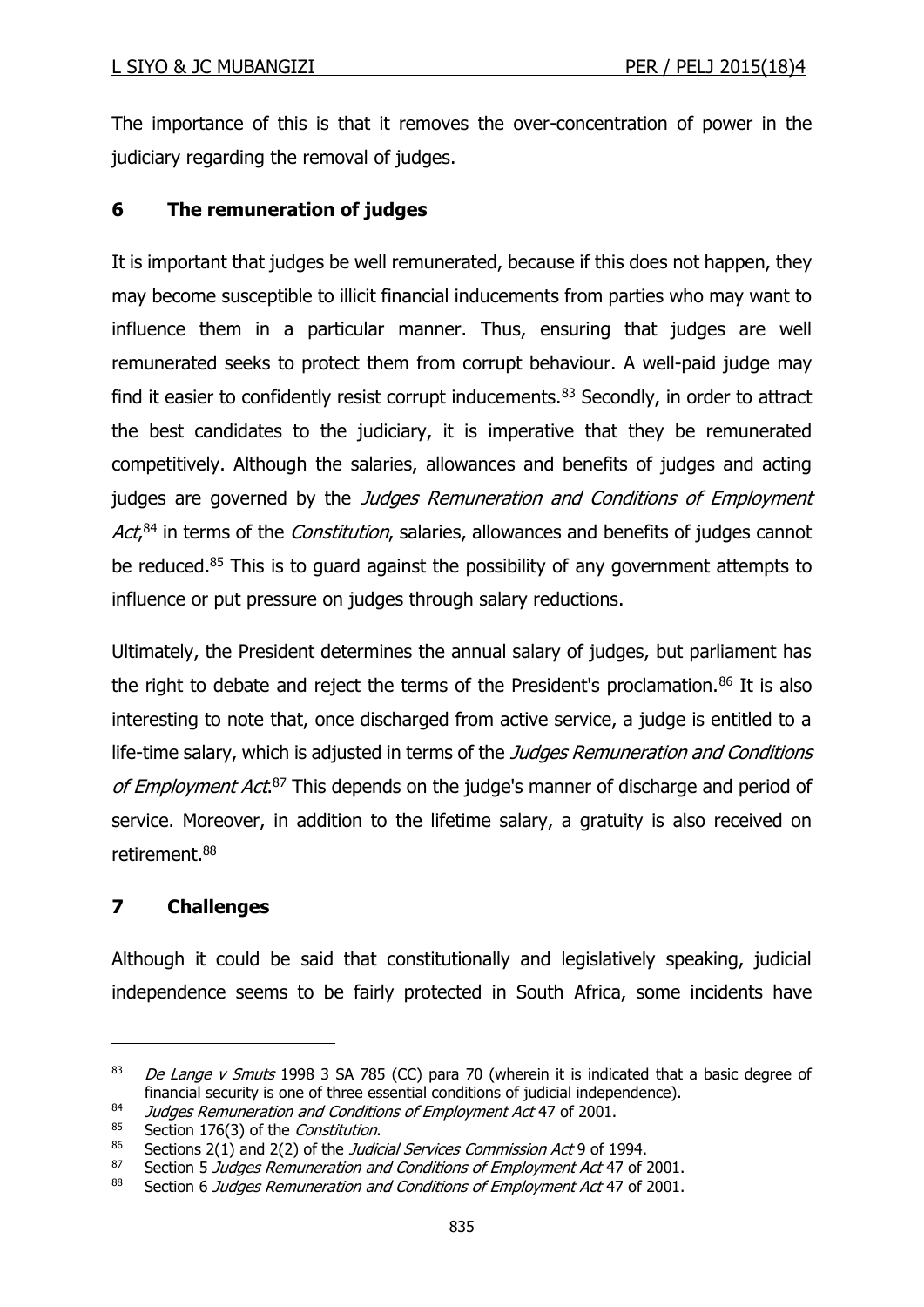appeared to compromise such independence. One example was the appointment, in February 2010, of Advocate Mpshe – a former Acting National Director of Public Prosecutions – as an acting judge in the North West Province. Advocate Mpshe's appointment was met with much consternation because of perceived past political affiliations and possible bias in favour of the government.<sup>89</sup> Another example was the appointment of Judge Heath as the Head of the SIU.<sup>90</sup> In dealing with this issue, the Constitutional Court held that Judge Heath's appointment to the position of head of the SIU could result in a public perception that judges were functionally associated with the executive and therefore unable to control the power of that executive with the detachment and independence called for by the *Constitution*. This, in turn, would undermine the separation of powers and the independence of the judiciary. Therefore the appointment of a judge to head the SIU could not be supported and was thus invalid.<sup>91</sup>

The above two examples are analogous in terms of representing insidious attempts to erode the separation of powers and the judiciary's independence. If the sanctity of these constitutional principles is to remain, it is imperative that any such attempts are resisted.

The best (or worst) example of a challenge to judicial independence in South Africa is perhaps what we shall refer to as the "Hlophe saga", although the scope of this paper precludes a detailed account of this saga. This has been a vexed and controversial issue which continues to cast a dark shadow over the independence of the judiciary in South Africa. The saga originated from a series of events which began in 2008, with judges of the Constitutional Court claiming that the Cape Judge President John Hlophe tried to improperly influence two of them to rule in favour of Jacob Zuma – who was not yet the President of South Africa – and who was facing corruption charges at the time. Hlophe subsequently instituted a counter complaint against the Constitutional Court judges on the basis that they issued a statement to the media regarding their

<sup>89</sup> Staff Reporter 2010 http://mg.co.za/article/2010-02-18-da-reiterates-objection-to-mpsheappointment.

<sup>90</sup> Established in terms of the *Special Investigating Units and Special Tribunals Act* 74 of 1996.

<sup>&</sup>lt;sup>91</sup> South African Personal Injury Lawyers v Heath 2001 1 SA 883 (CC) para 46.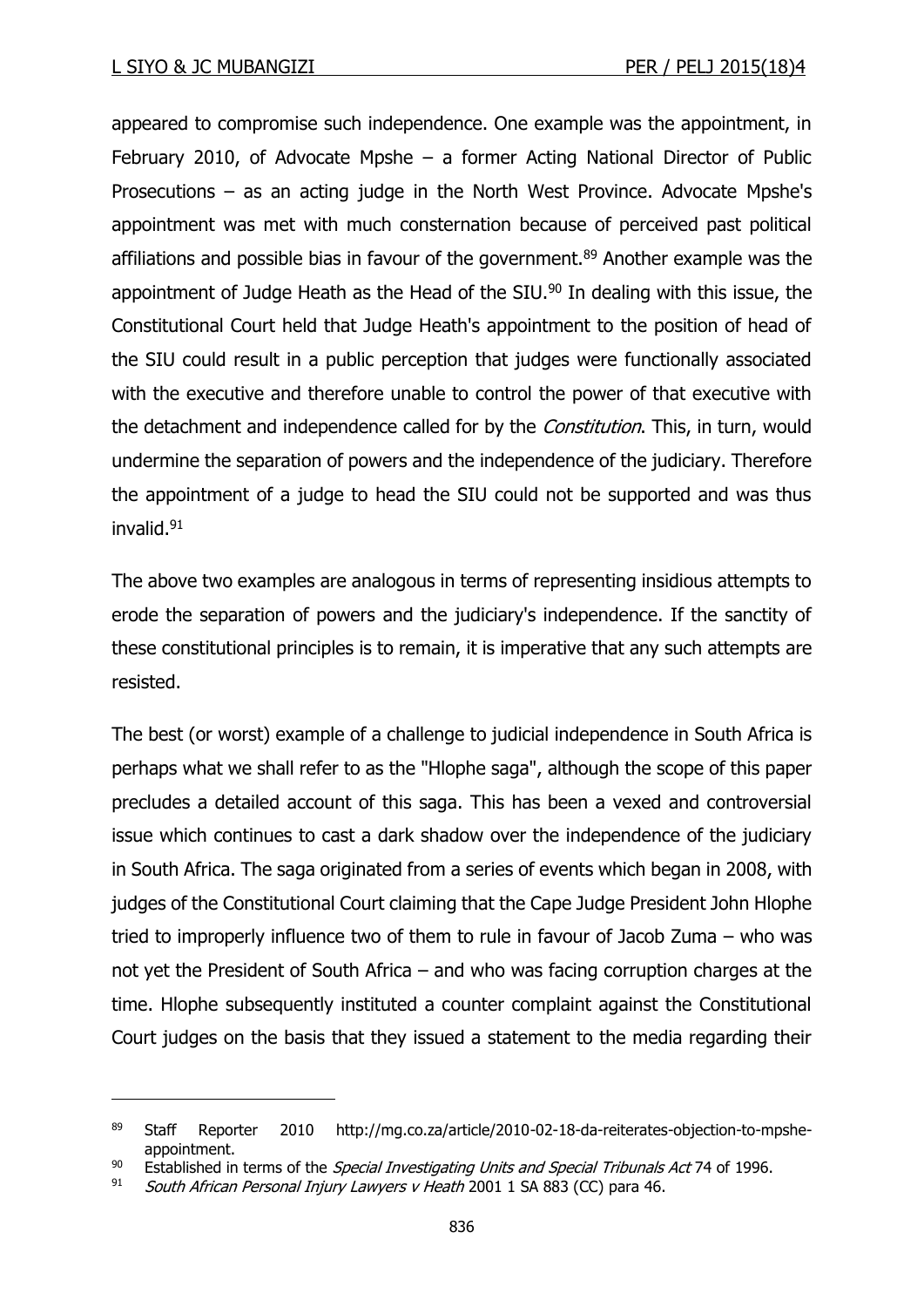complaint without giving him an opportunity to defend himself. The drama that followed resulted in a disciplinary committee of the JSC dismissing the complaint against Judge Hlophe in 2009. The question to be asked is whether such a dismissal amounted to an abdication of the JSC's constitutional responsibility, and whether such an abdication constitutes a threat to judicial independence. The counter-complaint lodged by Hlophe against the judges of the Constitutional Court is, however, deliberately omitted from this discussion, as the SCA has on two occasions held that the JSC acted lawfully in dismissing the complaint.<sup>92</sup> In September 2014, six years after the complaint was initially raised, the Johannesburg High Court dismissed an application brought by Constitutional judges Bess Nkabinde and Chris Jafta against the JSC. Two months later the Court dismissed the two judges' application for leave to appeal against the September judgment – ostensibly paving the way for the JSC tribunal to go ahead. At the time of writing, there is still no certainty about how the dispute will be resolved.

The view we express, however, is that the failure of the JSC as an institution constitutes a threat to judicial independence. The amount of damage the Hlophe saga may have potentially caused is unknown. Anecdotal evidence seems to suggest that the JSC, as an institution, may have suffered great harm. For example, in 2009 Judge Nugent of the SCA withdrew his application with the JSC as a candidate for a vacancy in the Constitutional Court – citing, as the reason for the withdrawal, his lack of trust in the JSC as a result of the manner in which the body had handled the Hlophe saga. He further suggested that the low number of candidates applying for positions in the Constitutional Court in recent times may be influenced by the lack of confidence in the body to dutifully dispose of its mandate. $93$  It may therefore be concluded that the abdication of responsibility by the JSC in fact constitutes a threat to judicial independence.

 $92$  Langa CJ v Hlophe 2009 8 BCLR 823 (SCA); Freedom Under Law v Acting Chairperson: Judicial Service Commission 2011 3 SA 549 (SCA).

<sup>93</sup> Hawker 2012 http://www.iol.co.za/news/crime-courts/concourt-candidate-riles-commissioners-1.1315509.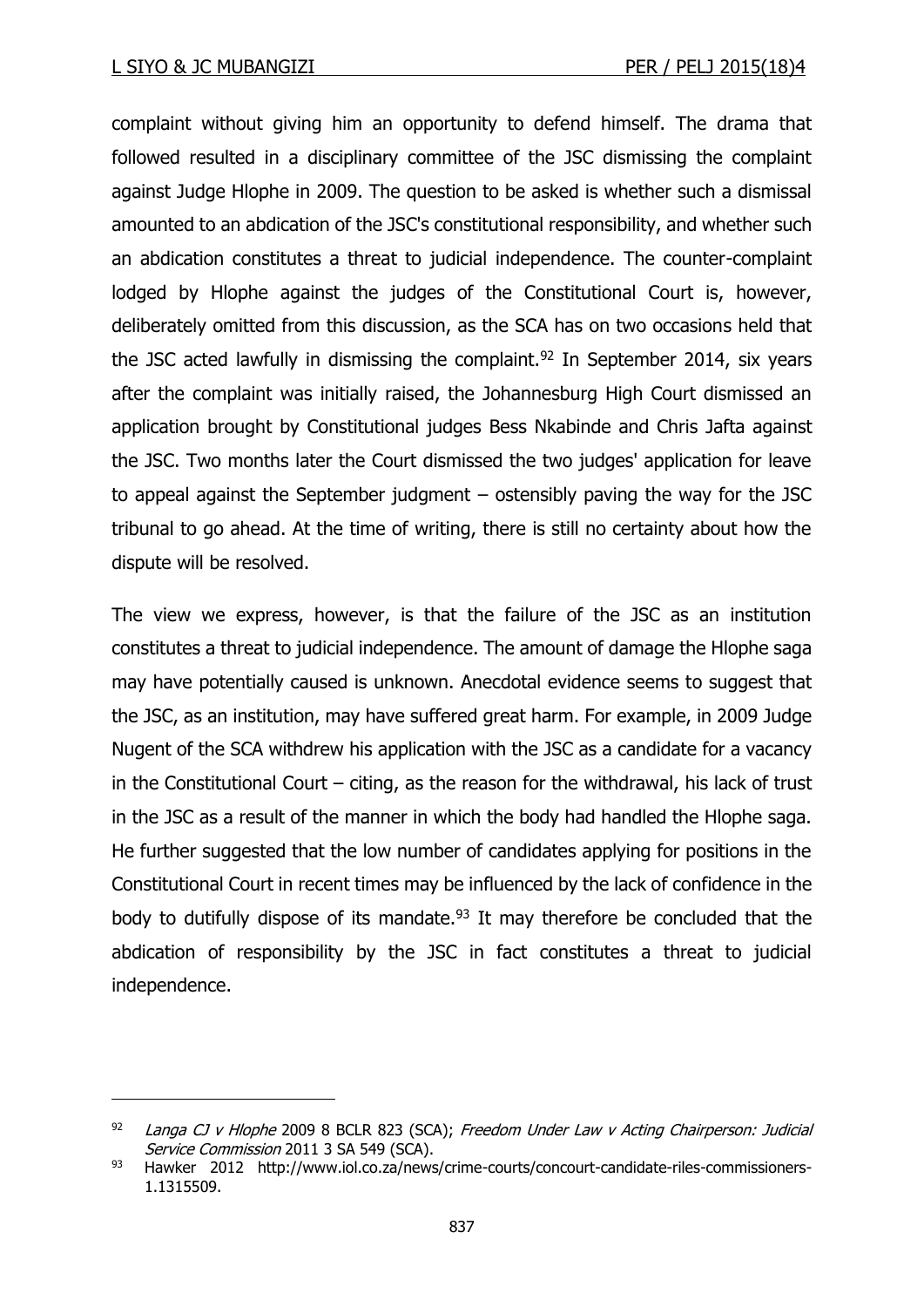Another significant threat to judicial independence emanates from periodic statements by politicians about the need to review the judgments of the Constitutional Court with a view to assessing the need to make changes to the *Constitution*.<sup>94</sup> Concerns have been raised about these statements as they are seen not only as a threat to the independence of the judiciary but also as a threat to the *Constitution* and to democracy.

The issue of judicial independence and impartiality was brought into sharp relief by the late June 2015 visit to South Africa – in order to attend an AU summit – of Sudan's infamous President Omar al-Bashir. <sup>95</sup> The ICC had previously issued a warrant for al-Bashir's arrest in 2009 for genocide and war crimes in the Darfur region of Sudan. He had not been invited to President Zuma's inauguration because of South Africa's obligations as a signatory to the Rome Treaty – which established the ICC. However, for attendance of the AU summit al-Bashir was promised diplomatic immunity by the South African government, and also that he would not be arrested. However, commentators believe that this was an executive order which cannot trump South Africa's obligations to adhere to the ICC warrant. $96$  The outcry over his attendance was compounded when the government ignored a unanimous North Gauteng high court ruling by three judges that al-Bashir should remain in South Africa (unrestrained, al-Bashir flew back to Sudan). $97$  The government thereafter stated that it had had no choice as arresting al-Bashir would have been tantamount to declaring war on Sudan, that it would have given the ICC a legitimacy which it felt it no longer deserved because of alleged bias against Africa, that it would have jeopardised the peace process in Sudan, and would also have sullied South Africa's reputation and influence on the continent.<sup>98</sup> On  $13<sup>th</sup>$  July 2015 the government gave notice of application for leave to appeal the judgment.<sup>99</sup> However, beyond this detail and the political

<sup>94</sup> De Vos 2014 http://constitutionallyspeaking.co.za/category/criticism-of-courts/.

<sup>95</sup> For detail on the al-Bashir saga, see Lund 2015 http://showme.co.za/lifestyle/omar-al-bashir-sagaobligations-abandoned/.

<sup>96</sup> Lund 2015 http://showme.co.za/lifestyle/omar-al-bashir-saga-obligations-abandoned/.

 $97$  Southern Africa Litigation Centre v Minister of Justice and Constitutional Development 2015 ZAGPPHC 402.

<sup>98</sup> Lund 2015 http://showme.co.za/lifestyle/omar-al-bashir-saga-obligations-abandoned/.

<sup>99</sup> GCIS 2015 http://www.gcis.gov.za/newsroom/media-releases/government-appeal-gauteng-highcourt-judgement-president-al-bashir-matter.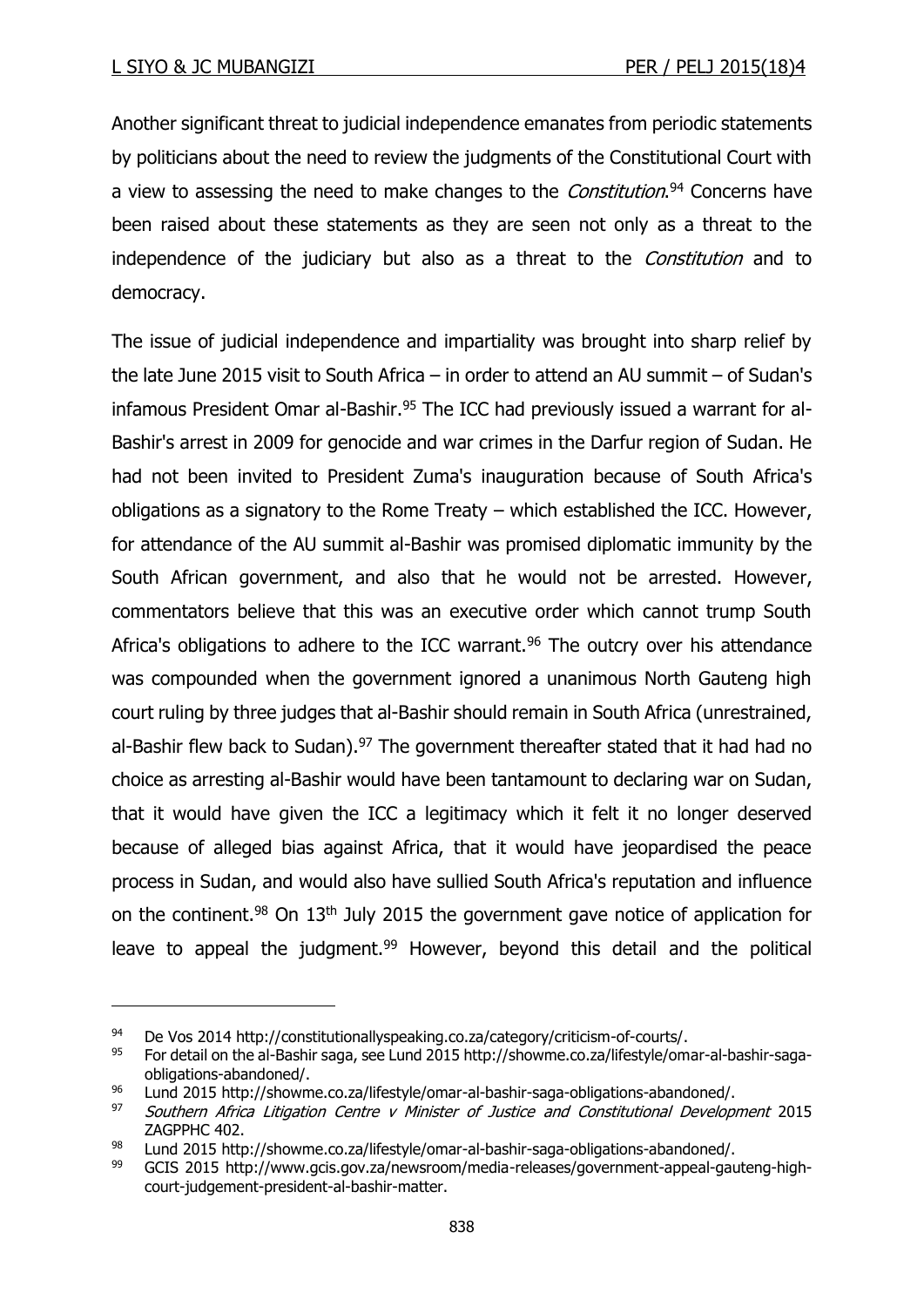ramifications – which are beyond the scope of this paper – what is more important are the attacks on the judiciary made by various government officials and government alliance partners, all of which seem to relate to or were instigated by the al-Bashir ruling. These attacks have included statements that the judiciary is biased against the state, that the judiciary is driven "to create chaos", is "overreaching" and "contradicting the interest of the state" (according to ANC secretary general Gwede Mantashe), and, importantly, that the judges were influenced to reach certain verdicts (according to Police Minister Nathi Nhleko). <sup>100</sup> These attacks on the judiciary eventually led to an extraordinary judicial heads of court meeting, after which Chief Justice Mogoeng Mogoeng announced that the judiciary would meet President Jacob Zuma to discuss matters, after "repeated and unfounded criticism" of the judiciary, given that the criticism "has the potential to delegitimise the courts".

## **8 Conclusion**

-

This paper sought to explore whether or not – or the extent to which – judges in South Africa are independent. An analysis of the constitutional and legislative measures which seek to insulate judges from improper influence was undertaken. We draw the following conclusions. Firstly, in terms of South African jurisprudence, the presumption is that a judge is impartial. Should there be any suspicion or allegation of bias, the burden of proof falls on the party alleging the bias to prove it. Secondly, the Constitution establishes mechanisms for the appointment of judicial officers and stipulates clear procedures to be followed in this process. The JSC plays an important oversight role in ensuring that judges are appointed in terms of the objective criteria stipulated by the *Constitution*. Thirdly, the legislative framework adopted to ensure the security of tenure of judges provides that a judge's term of office is predetermined and non-renewable. Fourthly, the legislative framework adopted in terms of complaints, disciplinary proceedings and the removal of judges is elaborate. It also establishes a Judicial Conduct Tribunal whose responsibility is to deal with such

<sup>100</sup> John 2015 http://mg.co.za/article/2015-07-08-chief-justice-hammers-gratuitous-criticism; SABC and News24 2015 http://www.sabc.co.za/news/a/6e0aaa804913771db139b970b5a2a8d2/Zumaand-Mogoeng-meeting-%E2%80%9Cextremely-significant%E2%80%9D-20151207; Reuters Africa 2015 http://af.reuters.com/article/topNews/idAFKCN0PJ11A20150709.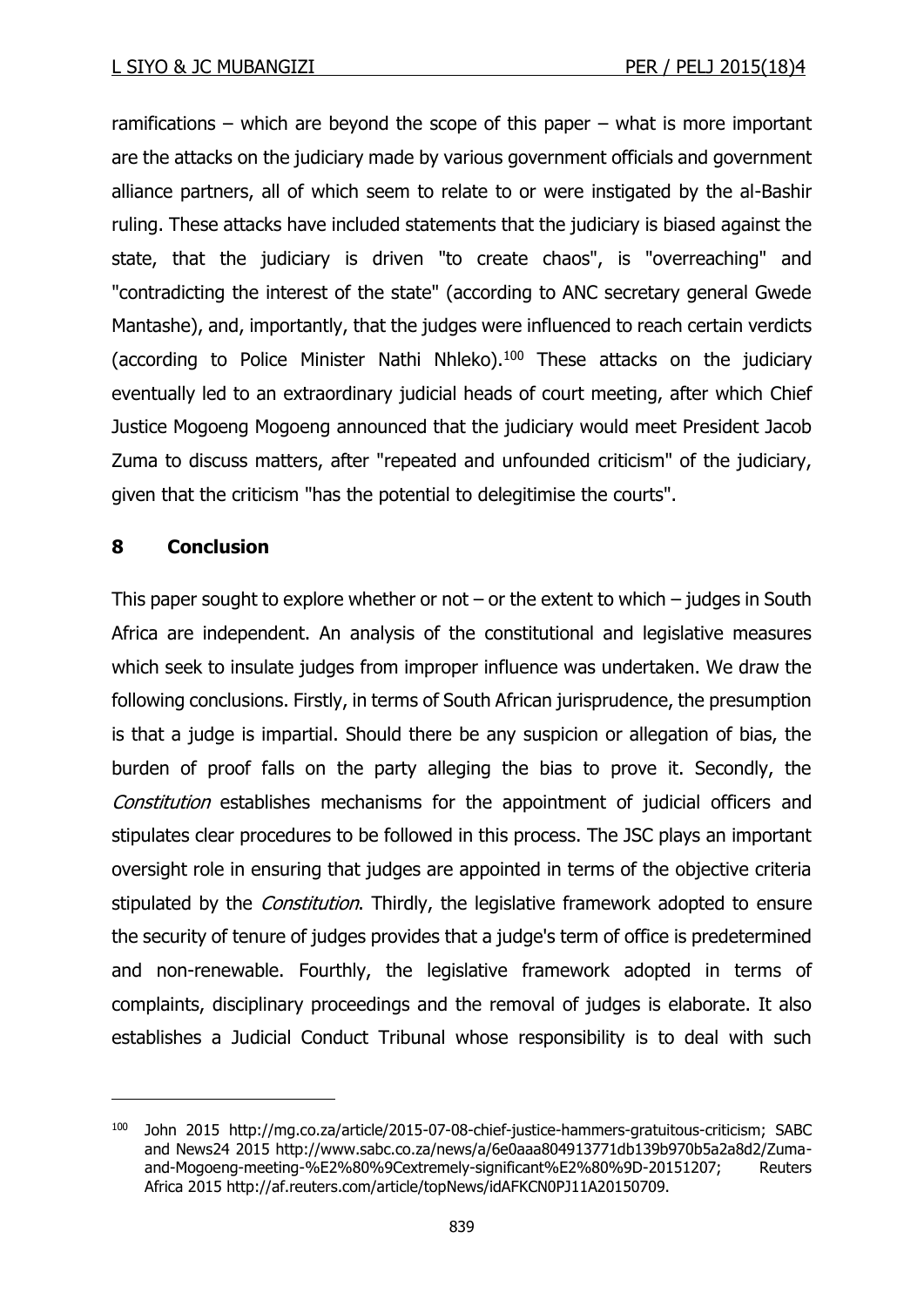complaints. The legislative framework also distinguishes between impeachable complaints and serious but non-impeachable complaints, and further deals with the removal of judges. Fifthly, the legislative framework relating to the remuneration of judges is agreeable to the general principle that judges ought to be well paid and that their salaries may not be reduced. This is with the view that this would remove the likelihood of improper financial inducements or pressure having an effect on the decisions of judges.

It may therefore be concluded that, generally speaking, the constitutional and legislative framework adopted by South Africa sufficiently insulates judges from improper influence. However, there have been several notable challenges in practice. These relate particularly to judicial appointments and how the JSC has handled certain matters; the ongoing Hlophe saga referred to above is an important example of this. Irresponsible and uninformed political statements by politicians and unwarranted political attacks on the judiciary by government – highlighted by the recent al-Bashir saga discussed above – are also a source of great concern. These challenges could and should be construed as threats to judicial independence, and need to be comprehensively and properly addressed.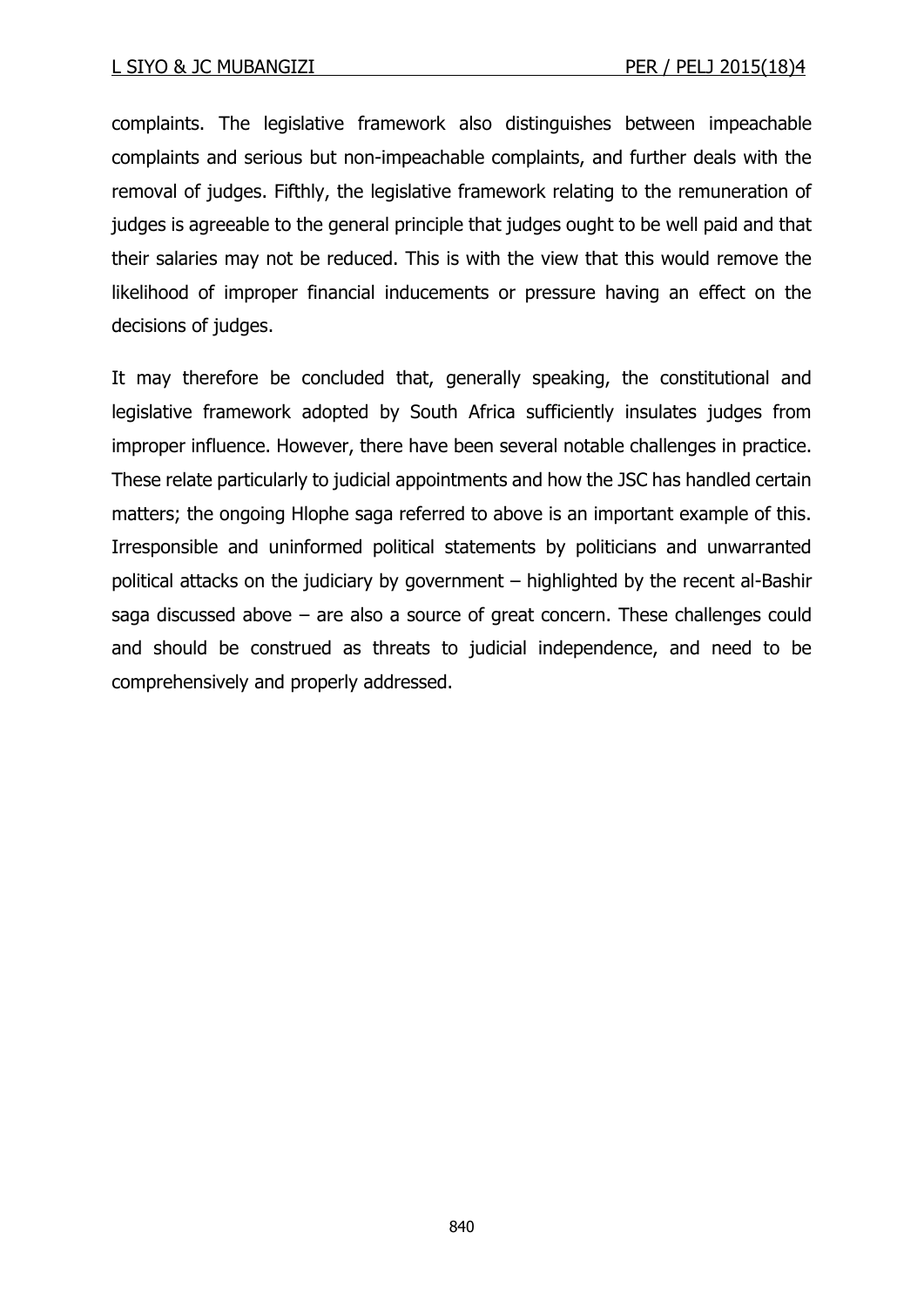### **BIBLIOGRAPHY**

#### **Literature**

#### Budlender 2005 SAJHR

Budlender G "Transformation of the Judiciary: The Politics of the Judiciary in a Democratic South Africa" 2005 SAJHR 715-724

### Casper 1980 S Cal L Rev

Casper G "Guardians of the Constitution" 1980 S Cal L Rev 773-785

## Devenish 2003 THRHR

Devenish GE "The Doctrine of Separation of Powers with Specific Reference to Events in South Africa and Zimbabwe" 2003 THRHR 84-99

### IBA Beyond Polokwane

International Bar Association *Beyond Polokwane: Safeguarding South Africa's* Judicial Independence (International Bar Association London 2008)

#### Kriegler "Can Judicial Independence Survive Transformation?"

Kriegler J "Can Judicial Independence Survive Transformation?" Public Lecture by Judge Johann Kriegler at Wits School of Law (18 August 2009 Johannesburg)

#### Landes and Posner 1975 J Law Econ

Landes WM and Posner RA "The Independent Judiciary in an Interest-Group Perspective" 1975 J Law Econ 875-901

#### Malan 2014 PER

Malan K "Reassessing Judicial Independence and Impartiality against the Backdrop of Judicial Appointments in South Africa" 2014 PER 1965-2042

## Mnyongani 2011 Speculum Juris

Mnyongani FD "The Judiciary as a Site for the Struggle for Political Power: A South African Perspective" 2011 Speculum Juris 1-16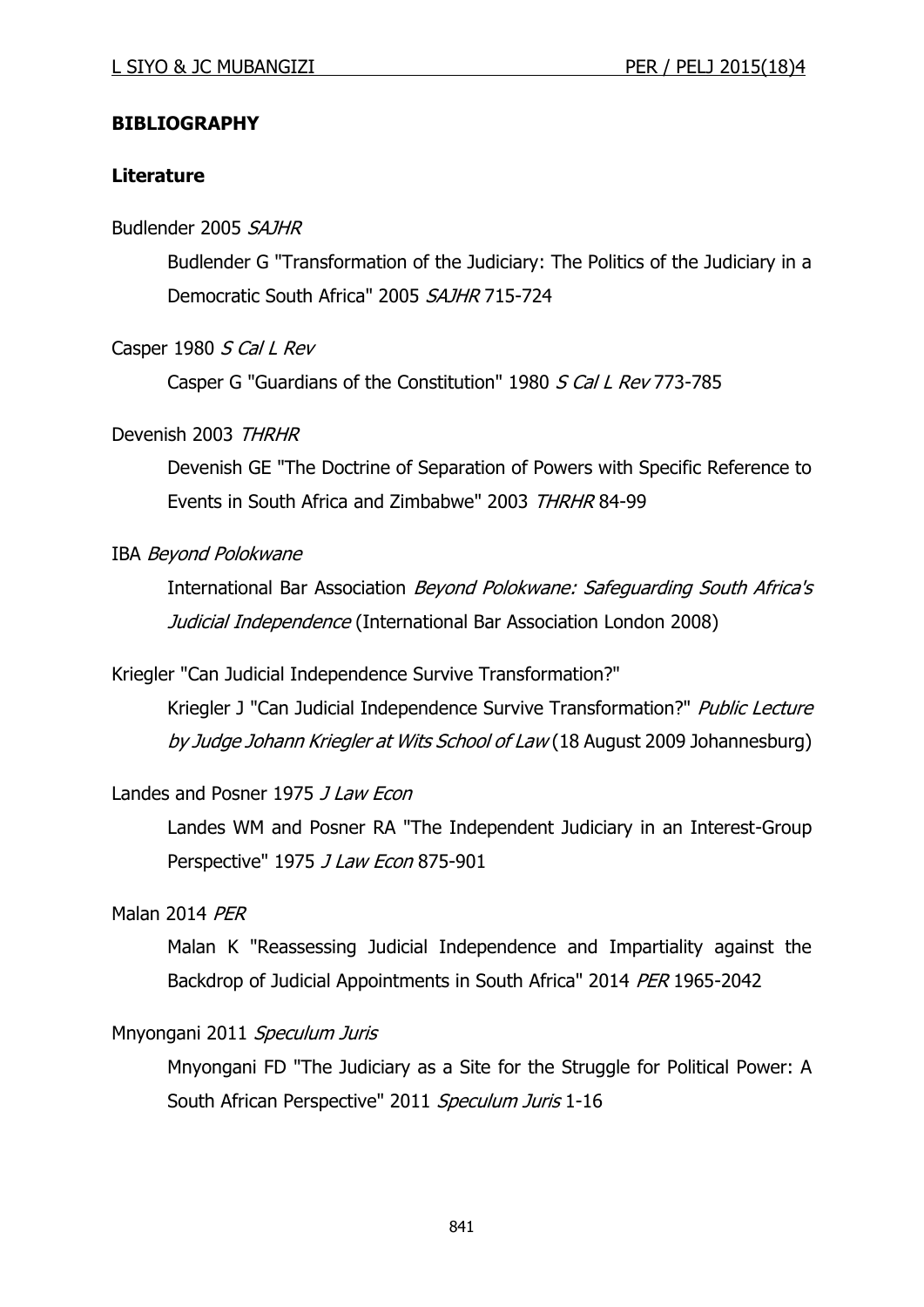Shetreet "Judicial Independence"

Shetreet S "Judicial Independence: New Conceptual Dimensions and Contemporary Challenges" in Shetreet S and Deschenes J (eds) Judicial Independence: The Contemporary Debate (Martinus Nijhoff Dordrecht 1985) 590-681

Van De Vijver Judicial Institution

Van De Vijver L (ed) The Judicial Institution in Southern Africa: A Comparative Study of Common Law Jurisdictions (Siber Ink Cape Town 2006)

### **Case law**

Acting Chairperson: Judicial Service Commission v Premier of the Western Cape Province 2011 3 SA 538 (SCA) De Lange v Smuts 1998 3 SA 785 (CC) Freedom Under Law v Acting Chairperson: Judicial Service Commission 2011 3 SA 549 (SCA) JSC v Cape Bar Council 2012 ZASCA 115 Justice Alliance of South Africa v President of South Africa 2011 5 SA 388 (CC) Langa CJ v Hlophe 2009 8 BCLR 823 (SCA) Minister of Finance v Van Heerden 2004 6 SA 121 (CC) National Coalition for Gay and Lesbian Equality v Minister of Justice 1999 1 SA 6 (CC) President of the Republic of South Africa v South African Rugby Football Union 1999 7 BCLR 725 (CC) Re JRL; Ex parte CJL 1986 161 CLR 342 (30 July 1986) S v Collier 1995 2 SACR 648 (C) S v Van Rooyen 2002 5 SA 246 (CC) South African Personal Injury Lawyers v Heath 2001 1 SA 883 (CC) Southern Africa Litigation Centre v Minister of Justice And Constitutional Development 2015 ZAGPPHC 402 Valente v The Queen 1985 2 SCR 673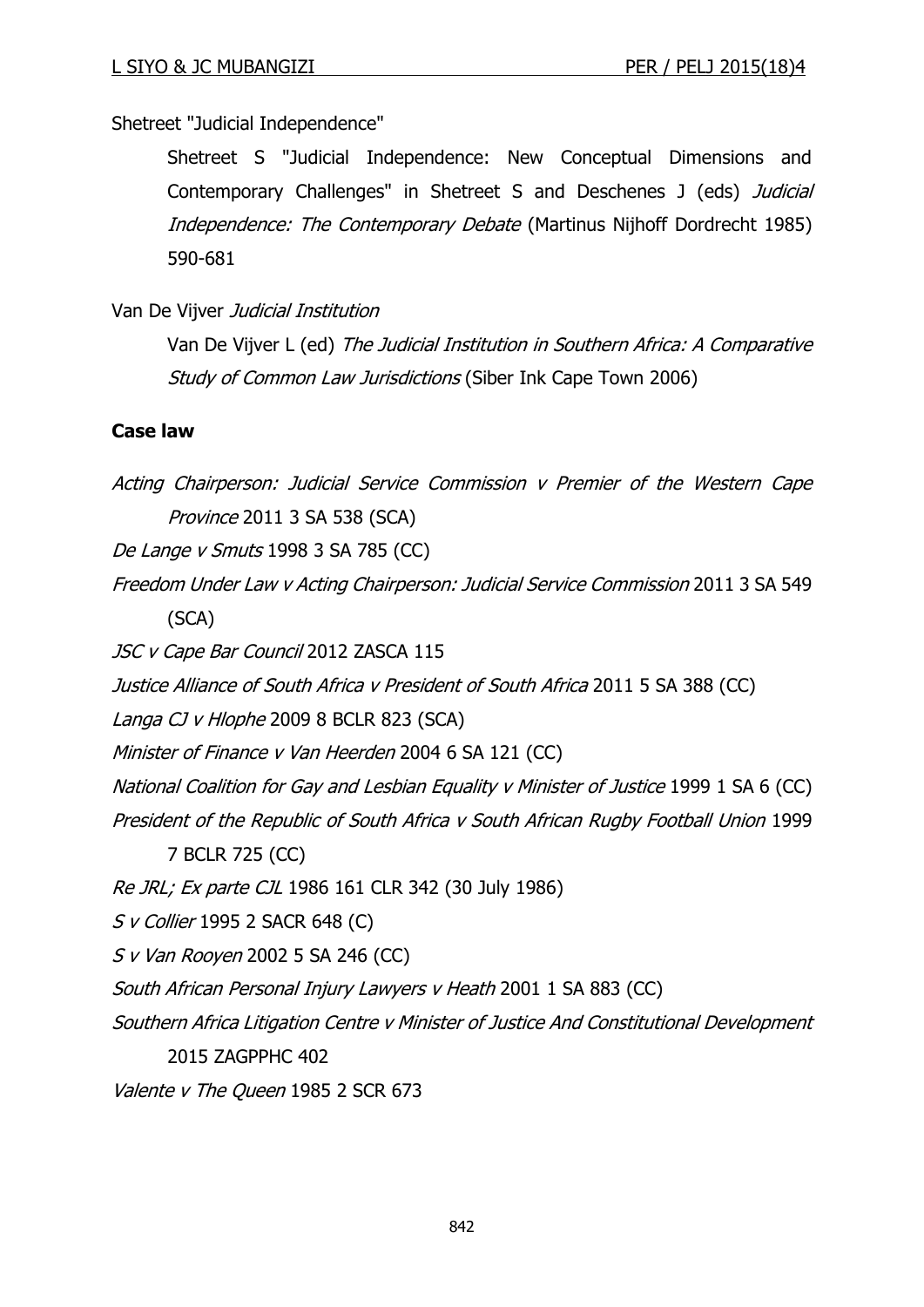# **Legislation**

Constitution of the Republic of South Africa, 1996 Employment Equity Act 55 of 1998 Judges Remuneration and Conditions of Employment Act 47 of 2001 Judicial Services Commission Act 9 of 1994 Special Investigating Units and Special Tribunals Act 74 of 1996

## **International instruments**

African Charter on Human and Peoples Rights (1981) American Convention on Human Rights (1969) European Convention on Human Rights (1950) International Convention on Civil and Political Rights (1966) Universal Declaration of Human Rights (1948)

## **Internet sources**

- AfriMAP and Open Society Foundation for South Africa 2005 http://www.afrimap.org/english/images/report/sa-eng-part-2-chapter-4.pdf AfriMAP and Open Society Foundation for South Africa 2005 Independence and Accountability of Judges and Lawyers http://www.afrimap.org/english/images/ report/sa-eng-part-2-chapter-4.pdf accessed 10 December 2014
- De Vos 2014 http://constitutionallyspeaking.co.za/category/criticism-of-courts/ De Vos P 2014 On Changing the Constitution http://constitutionally speaking.co.za/category/criticism-of-courts/ accessed 8 December 2014
- GCIS 2015 http://www.gcis.gov.za/newsroom/media-releases/government-appealgauteng-high-court-judgement-president-al-bashir-matter Government Communication and Information System 2015 Government to Appeal Gauteng High Court Judgement on President al Bashir Matter http://www.gcis.gov.za/newsroom/media-releases/government-appeal-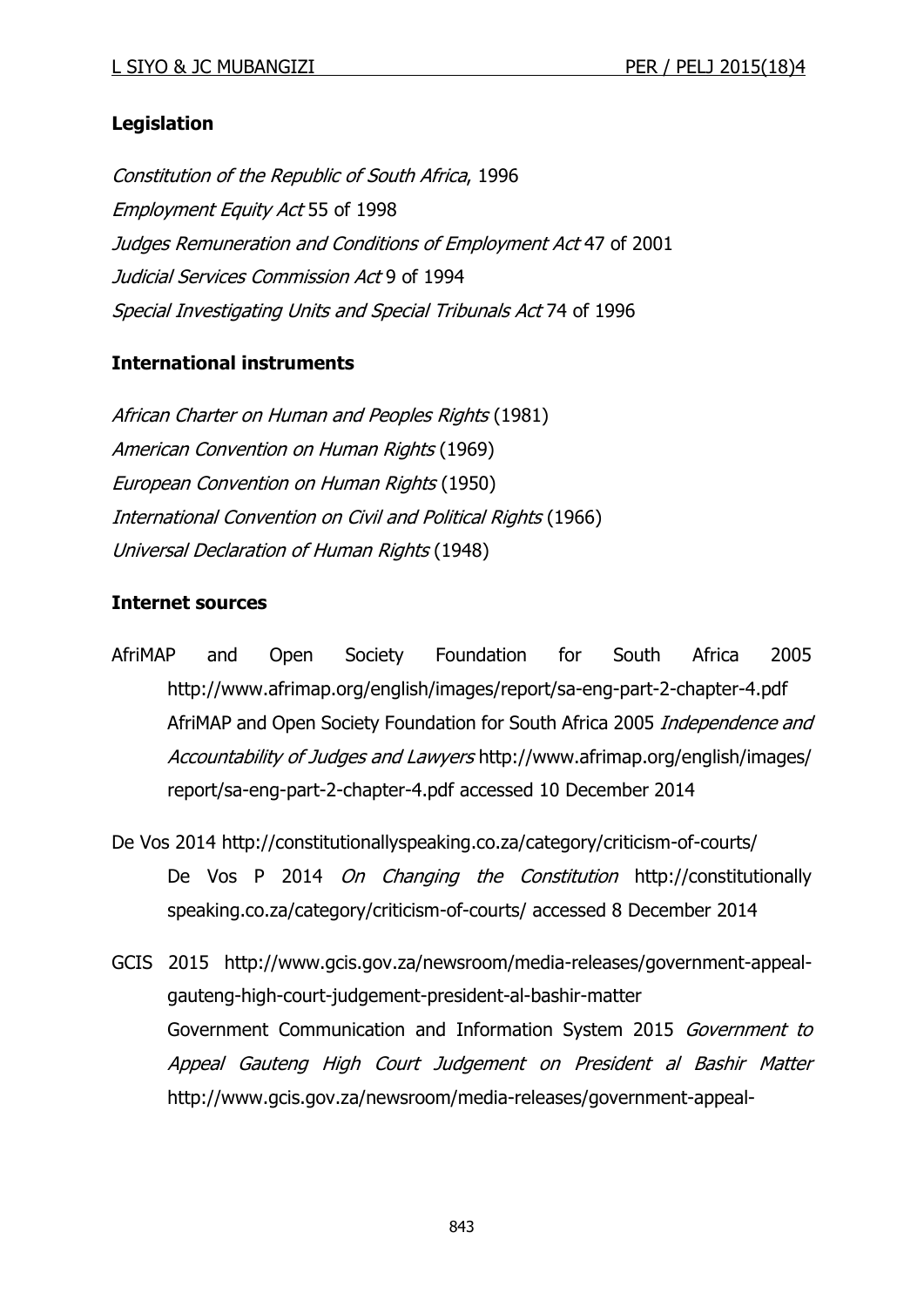gauteng-high-court-judgement-president-al-bashir-matter accessed 23 July 2015

- Hassim 2012 http://mg.co.za/article/2012-11-30-00-jsc-a-few-good-women-needed Hassim A 2012 "JSC: A Few Good Women Needed" Mail & Guardian (30 November 2012) http://mg.co.za/article/2012-11-30-00-jsc-a-few-goodwomen-needed accessed 11 October 2015
- Hawker 2012 http://www.iol.co.za/news/crime-courts/concourt-candidate-rilescommissioners-1.1315509 Hawker D 2012 Concourt Candidate Riles Commissioners http://www.iol.co.za/news/crime-courts/concourt-candidate-rilescommissioners-1.1315509 accessed 12 December 2012
- John 2015 http://mg.co.za/article/2015-07-08-chief-justice-hammers-gratuitouscriticism John V 2015 "Chief Justice Hammers 'Gratuitous Criticism'" Mail & Guardian (8 July 2015) http://mg.co.za/article/2015-07-08-chief-justice-hammersgratuitous-criticism accessed 23 July 2015
- Lund 2015 http://showme.co.za/lifestyle/omar-al-bashir-saga-obligationsabandoned/ Lund T 2015 Omar al-Bashir Saga: Obligations Abandoned http://showme.co.za/lifestyle/omar-al-bashir-saga-obligations-abandoned/ accessed 23 July 2015
- Nel 2012 http://www.justice.gov.za/docs/articles/20120304-dm-transformation.html Nel A 2012 "We Must Look Into Our National Soul to Make Sure It Lives Forever" Sunday Independent (4 March 2012) http://www.justice.gov.za/docs/ articles/20120304-dm-transformation.html accessed 11 October 2015
- Reuters Africa 2015 http://af.reuters.com/article/topNews/idAFKCN0PJ11A20150709 Reuters Africa 2015 South Africa's Chief Justice to Meet Zuma over Bashir Ruling Row http://af.reuters.com/article/topNews/idAFKCN0PJ11A20150709 accessed 23 July 2015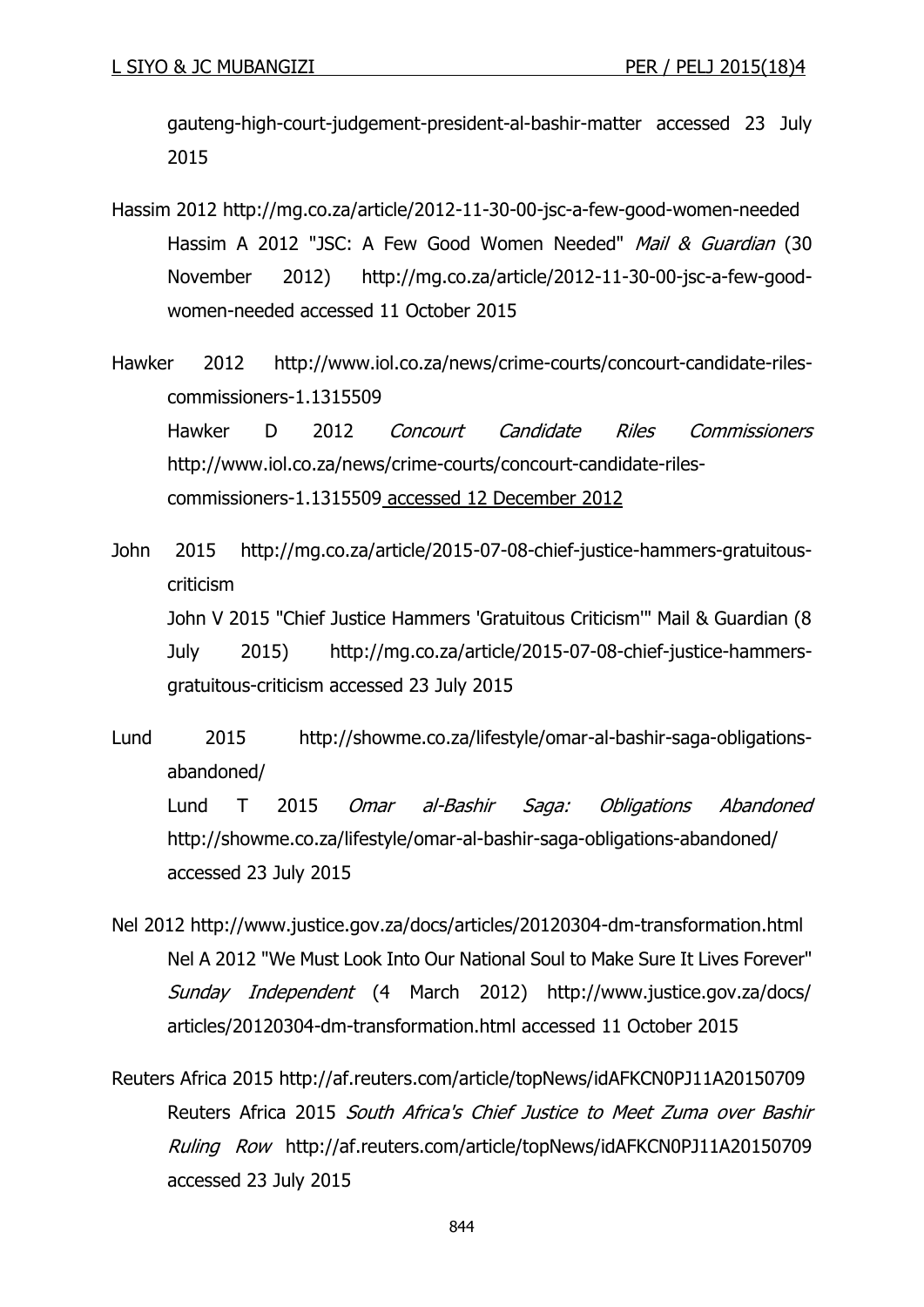- SABC and News24 2015 http://www.sabc.co.za/news/a/6e0aaa8049 13771db139b970b5a2a8d2/Zuma-and-Mogoeng-meeting- %E2%80%9Cextremely-significant%E2%80%9D-20151207 SABC and News24 2015 Zuma and Mogoeng Meeting "Extremely Significant" http://www.sabc.co.za/news/a/6e0aaa804913771db139b970b5a2a8d2/Zumaand-Mogoeng-meeting-%E2%80%9Cextremely-significant%E2%80%9D-20151207 accessed 23 July 2015
- Staff Reporter 2010 http://mg.co.za/article/2010-02-18-da-reiterates-objection-tompshe-appointment Staff Reporter 2010 "DA reiterates objection to Mpshe appointment" Mail & Guardian (18 February 2010) http://mg.co.za/article/2010-02-18-da-reiteratesobjection-to-mpshe-appointment accessed 11 October 2015
- Steward 2012 http://www.politicsweb.co.za/news-and-analysis/jeremy-gauntlettrace-and-judicial-appointments Steward 2012 "Jeremy Gauntlett, race and judicial appointments: Criteria for the appointment of judges" http://www.politicsweb.co.za/news-andanalysis/jeremy-gauntlett-race-and-judicial-appointments
- Tabane 2014 http://www.news24.com/Archives/City-Press/Moseneke-calls-forreview-of-presidential-powers-20150429 Tabane R 2014 "Moseneke calls for review of presidential powers" City Press (12 November 2014) http://www.news24.com/Archives/City-Press/Mosenekecalls-for-review-of-presidential-powers-20150429 accessed 11 October 2015

## **LIST OF ABBREVIATIONS**

| <b>AU</b>   | <b>African Union</b>                            |
|-------------|-------------------------------------------------|
| <b>GCIS</b> | Government Communication and Information System |
| <b>IBA</b>  | <b>International Bar Association</b>            |
| <b>ICC</b>  | International Criminal Court                    |
| J Law Econ  | Journal of Law and Economics                    |
| <b>JSC</b>  | Judicial Service Commission                     |